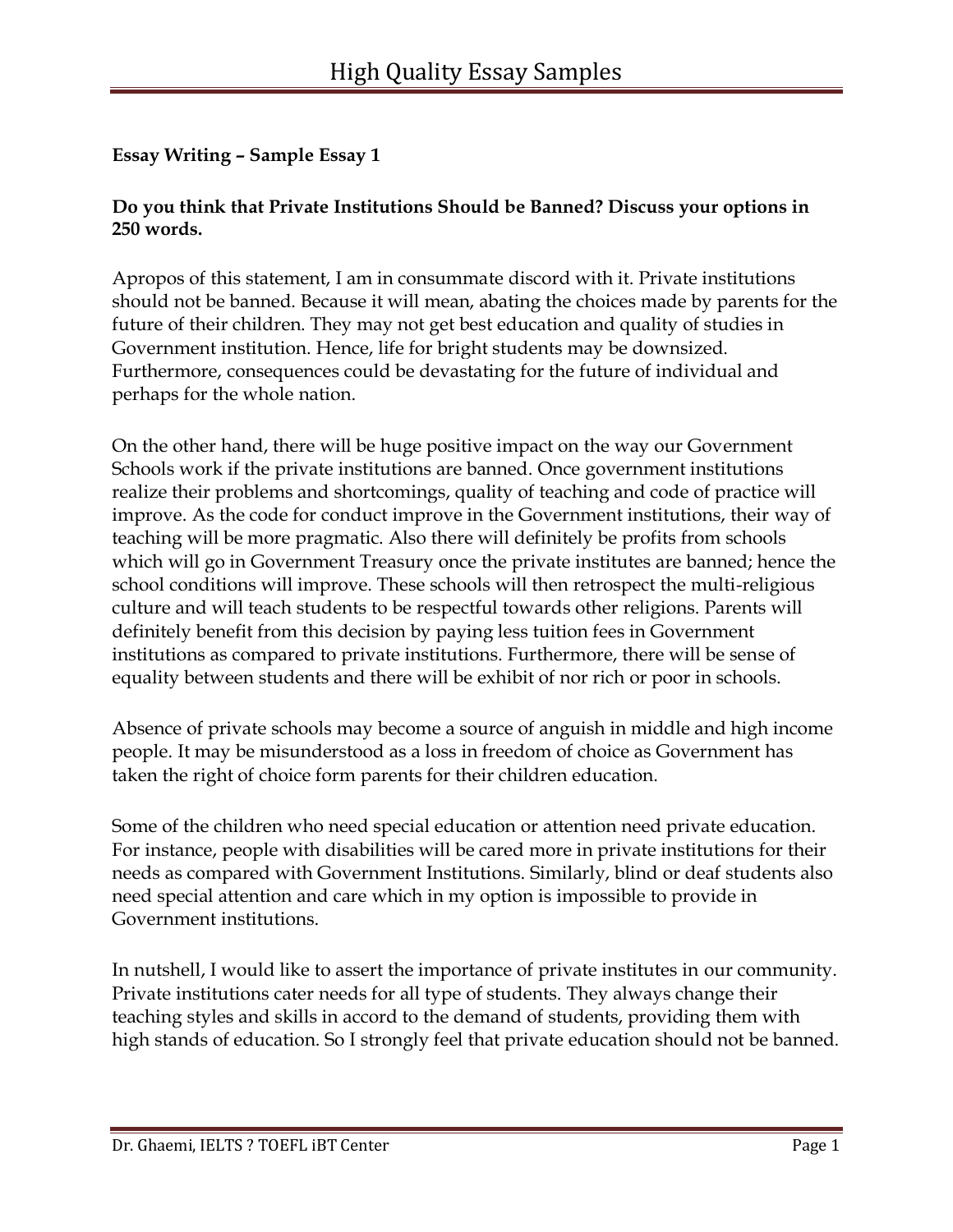As our nations are becoming stronger and more powerful economically, the quality of life seems to be improved. However, that is not actually true. We may think that we are healthy individuals and our off springs will be same, unfortunately that is just a mirage. As we look around us we find the poisons which will be polluting our generations to come. For instance alcohol and drugs are affecting our wellbeing. In accord to the statistics the percentage of smokers has risen to almost 17% in five years and that is a major cause of concern. And it is not unusual to understand that majority of lung and heart diseases are consequences of smoking. In addition to that, people who do not smoke actually are also smoking it is called as "Passive Smoking". Recently Australia has implemented some regulations for smokers which is a relief to nonsmokers.

Choice of smoking is made freely and with cognition of a smoker. However, since smoker is commensurately addicted to smoking, providing warning on the cigarette pack is not enough. Furthermore, Government should impose high taxes on cigarettes, so that smoking addiction could be controlled in youngsters. But it is also a fact that most of the Government's revenue comes from cigarettes and alcohol. If smoking is controlled then it is questionable, what will be happening to the strong economy of that country? I believe there must be equilibrium for this crisis.

Smokers can be considered as the high risk people because of vulnerability of disease. Majority of people are smokers with complications in lungs and heart. So it should be kept in mind that these people will be expected to pay more for their treatment. But there is actually a fine line between smokers and nonsmokers. For instance, non smokers may have to pay enormous amount of money for medical treatment, if the disease is serious.

I am in partial accord with this statement. It is a possibility that smokers may have high medical treatment bills, but it doesn't necessary means non smokers bound to have less complications and hence less medical expenses. The scenario depends upon person to person and it may even vary from one nation to another.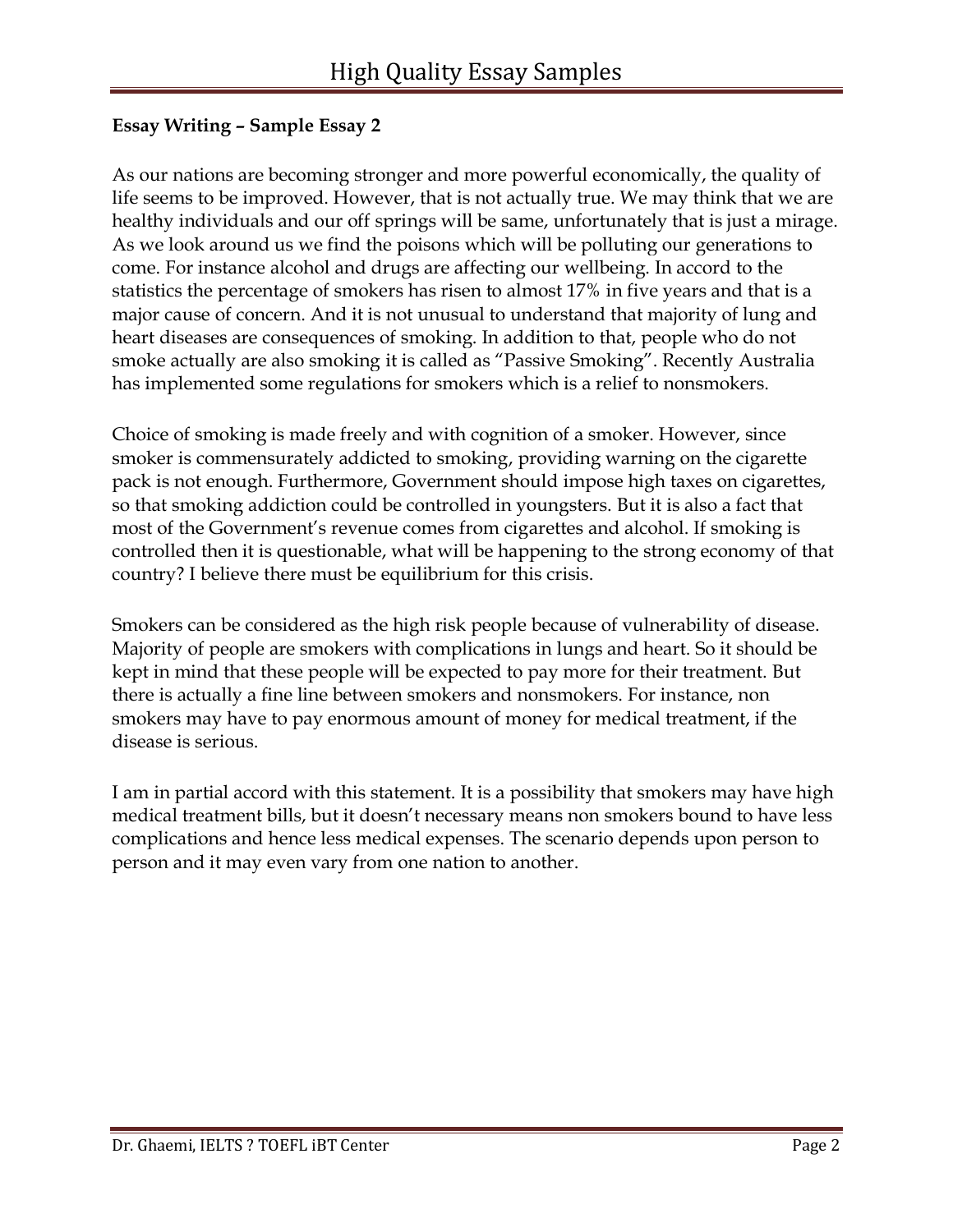I am not in consummate accord with the statement. Smoking is bad for health. But it is only on case to case basis. Some of the people have been observed immune to the bad effects of smoking. In accord to one research, some people can sustain the bad effects of smoking and can live longer. However, some people can not sustain the bad effects of smoking and therefore, the results can be devastating.

People who could be severely effected by smoking are more prone to heart and lung diseases. Paying for the medical treatment should not be biased. Because it doesn't matter if the person is smoker or non-smoker, the problem in non-smoker could be similar to a smoker. For example, a non-smoker could be "passive smoker". Also, even though the chances of getting heart and lung diseases in smokers are high, it doesn't mean that a non-smoker can not have the similar disease. Reasons may vary from high cholesterol level to lungs infection in non-smokers. Research has showed that a nonsmoker could also exhibit the same complications as a smoker reason being non-smoker could be inhaling the smoke fumes from smokers.

In conclusion, I would like to state that even though, majority of smokers are having complications because of smoking but it does not necessarily mean that the nonsmokers cannot have the same problems. On this basis, I would assert that the medical treatment should not be biased; it should be fair to anyone who needs it. If the medical treatment is not fair, it could lead to more casualties in smokers. As a consequence, it will leave a bad taste in our community and then the riots will be inevitable.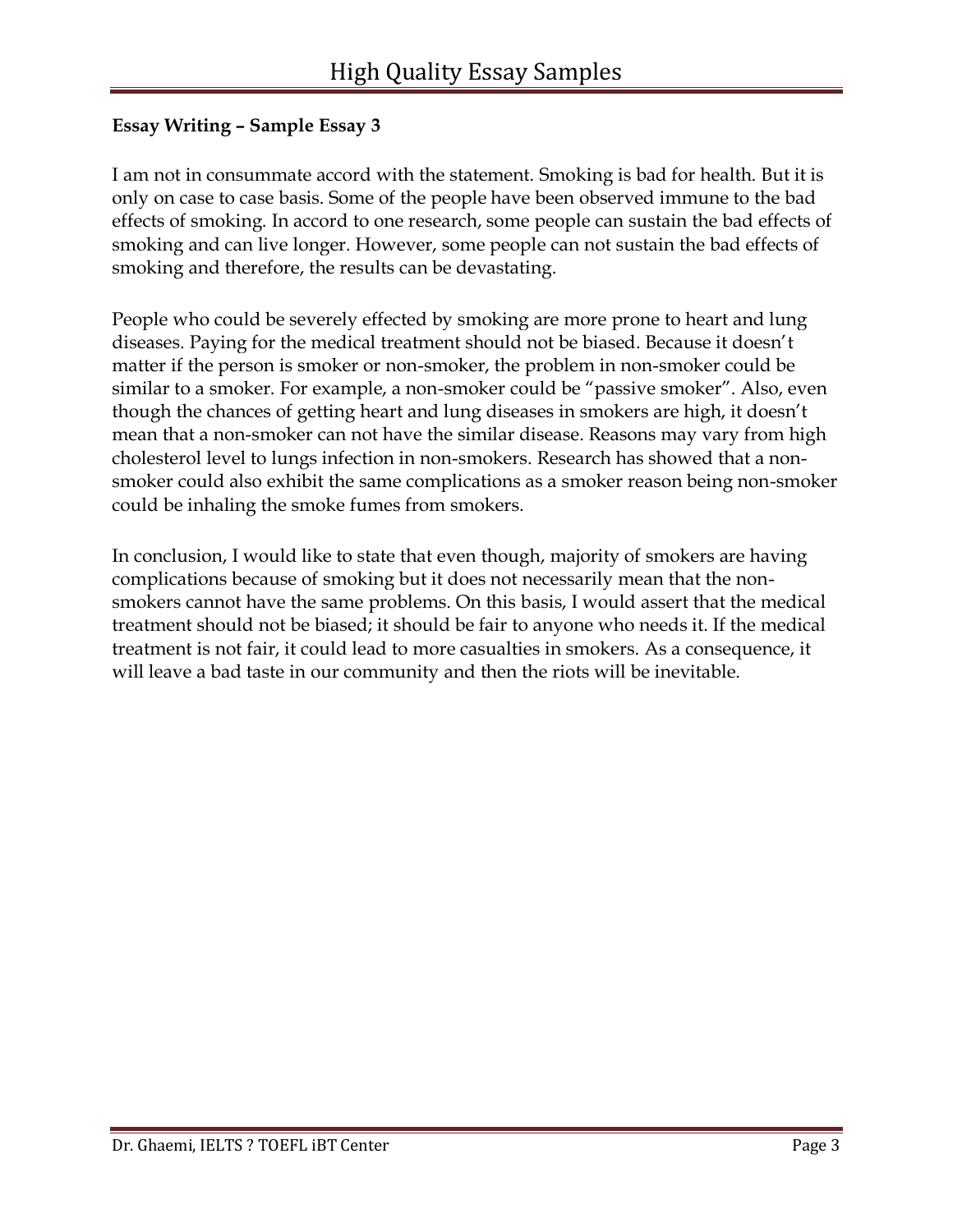I am in consummate accord with this statement. Apropos of the statement, I strongly believe that medical professionals and engineers must be paid more as compared to film actors. By pragmatic cognizance, one can understand that doctors and engineers are buttress of our society and economy.

Doctors and nurses are individuals who not only work for a living, but also contribute to our society. They are the people who can be regarded as "hands of God". Reason being they save our lives, hence make this planet better for living. If one really wants to understand what it means to be a doctor, ask them, they will tell that you must have a "heart of a lion and hands of a weaver" in order to be a doctor. It is so true. Doctors and nurses improve our quality of lives. They contribute to the community in ways different to any other professions.

Similarly, teachers are also building blocks of our society. They educate us in order to make us successful in our professional and personal lives. Mentors make us realize our true potential and our responsibilities as an individual. Personally speaking, they are the messengers of angels who teach us how our life should be. They give us sense of direction in life. They show us the way to success.

Doctors, teachers and nurses are undoubtedly the pillar of any nation. Therefore, it becomes imperative to understand that they must be paid well in order to help build our community not just for themselves but for the whole society. Doctors and nurses should be paid according to their rank and their department. Higher the precision required, higher should be the pay. Similarly, teachers should be paid according to their rank and qualifications. And one most important thing is to increment their salary every year to keep them motivated.

On the contrary to these professions, actors should not be paid huge amounts for their acting. Main reason being apart of showing their sexuality, emotions and their violent nature, they exhibit wrong ideas in our society. I feel they have a limited contribution to our community as compared to any other profession.

In a nutshell, I would like to assert that doctors, teachers and nurses should be paid well as compared to actors. The main reason is because doctors, teachers and nurses contribute to our society constructively. On the other hand, film industries actually contribute destructively in our community.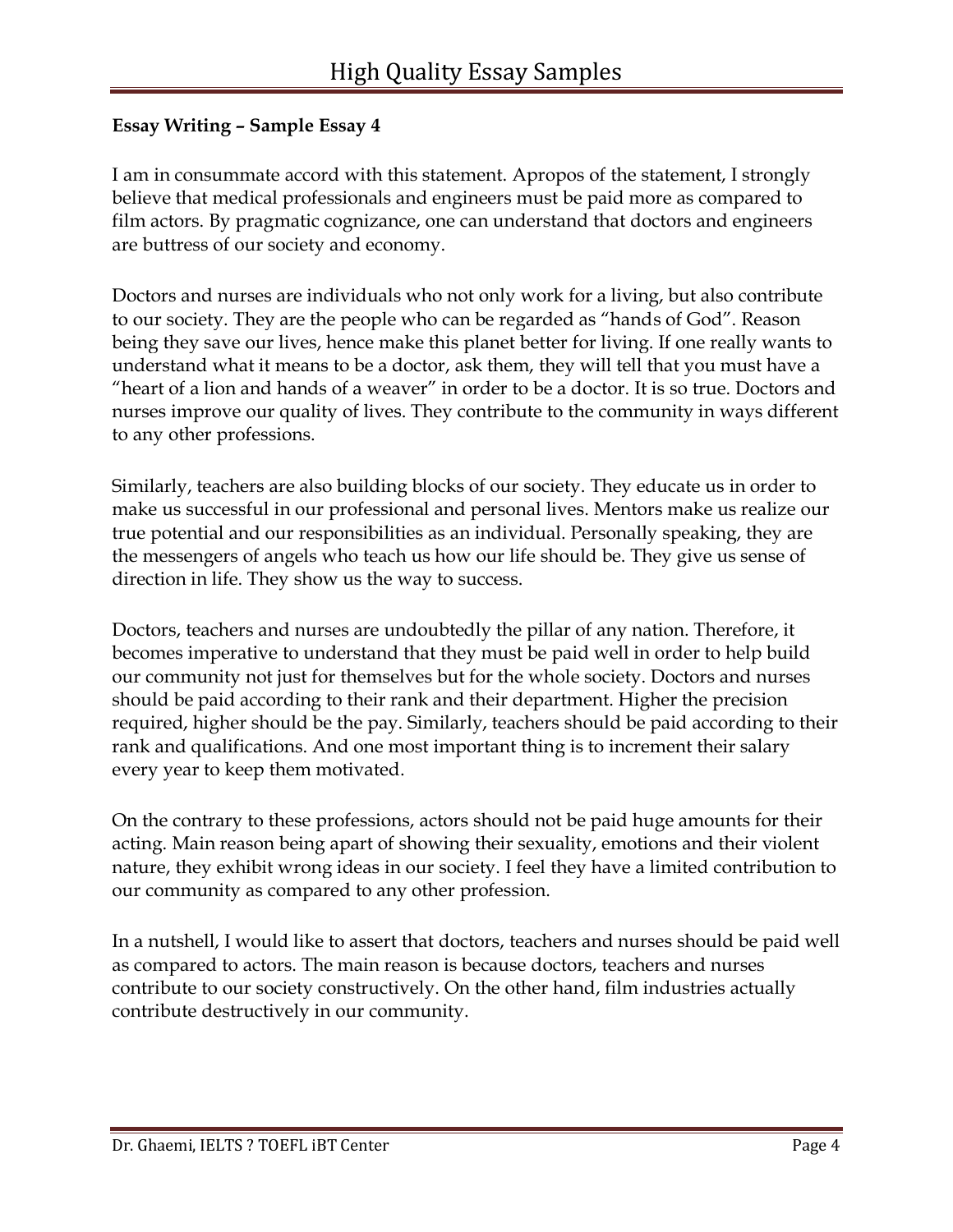I am in consummate accord with this statement. There is too much attention on keeping a pet even though people throughout the world are starving. However, one cannot negate the benefits of keeping pets. Pets are known to being harmony in families and lives of people.

Pets are source of happiness and recreation for people of all ages. Pets especially dogs may keep a person fit, as it is important to take dogs for a walk. As we walk with dogs we help ourselves to be fit. So, pets could be one reason to become fit. Guide dogs are helpful to our community. Everyone knows the significance of these specially trained dogs in lives of blind people. Guide dogs act as eyes through which they see. Dogs are also known to save lives, in some cases. At night dogs act like guards on patrol, saving our houses from burglars.

Although there are benefits to keep pets, but they could also be source of diseases. Viruses are known to be present in animals and birds. By their droppings, these viruses can travel places, infecting people which could lead to deaths in worst case scenario. Some pets, like cats and parrots can be aggressive and impulsive and it can result in instant attacks in people and can show way to the hospital.

Loss of a pet can be devastating to family members especially children. Pets have tendency to blend as a family member, so loss of who can create the same effect as a loss of a family member. As a consequence, it can lead to depression in young children.

Having a pet could also mean that lots of money will be spent on them. It is up to a person weather to keep a pet or negate the idea of having one. Once it is decided to get a pet, foremost things to do is to manage finances well in advance.

In the end, I would like to say that it actually depends upon a person either to adopt a pet or give up the idea of having one. Personally speaking, I would like to have a dog in future, as I like myself to keep fit and I think it will enhance my lifestyle.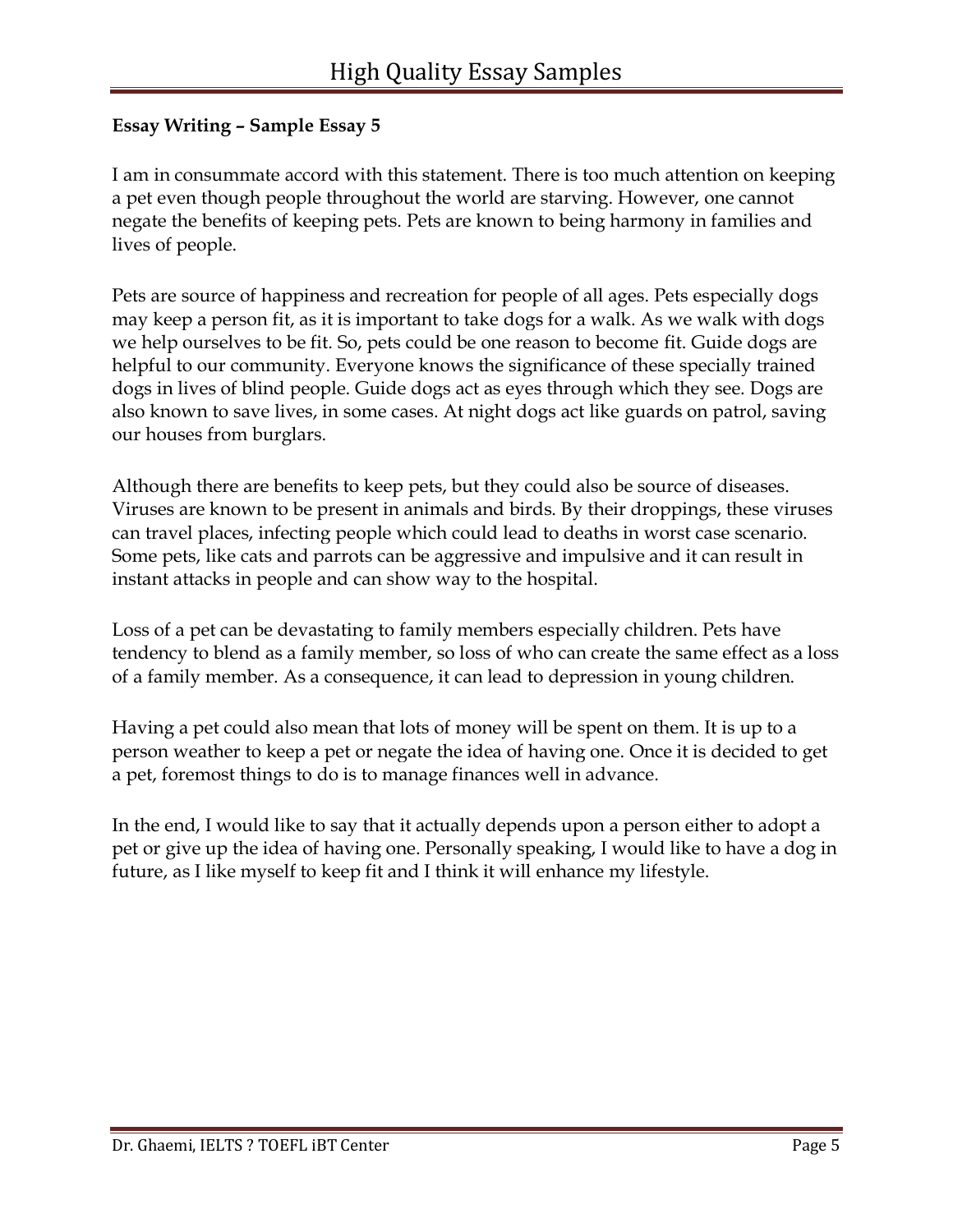**Computers, televisions, internet, these are the must have assets in our contemporary world. It seems that world without media sources would come to halt instantaneously. However, if this is the case I imagine how our ancestors would have survived all those years without these information sources?**

Computers nowadays are the major buttress in any market, be it in financial sector, like offices or businesses or stocks. It has definitely changed the world we live in. With invent of this magnificent device, people have realized the benefits of technology, which is to make lives easier and comfortable, in this technological era. Even if you ask a 3 year old child how to operate a computer, answer will definitely be positive.

Generally speaking, computers are helping our communities in numerous ways. People have become more aware of technology, resulting in increased cognizance. Computers are assisting us in factories where operations are completely autonomous. In offices, computers help us to manage our data and information. Thus, computers have actually changed our world.

Having said that, in accord to some researches done in America, there have been reports that using computers are harmful to our wellbeing. According to annals published back in 2006, working on computers for long hours continuously, can lead to stress and depression. In addition to that, people tend to gain weight as they work on computers all day long. Further more, working on computers for more than four hours can lead to decrease in eyesight. But this is not all, by invent of internet; minors have easy excess to explicit materials online. In addition to that, Email frauds are all time high.

In my option, every technology has some benefits and some drawbacks, just like the medical pills have side effects. The power is ours because choice is ours, it depends upon us which side to choose from, constructive side of technology or the destructive side.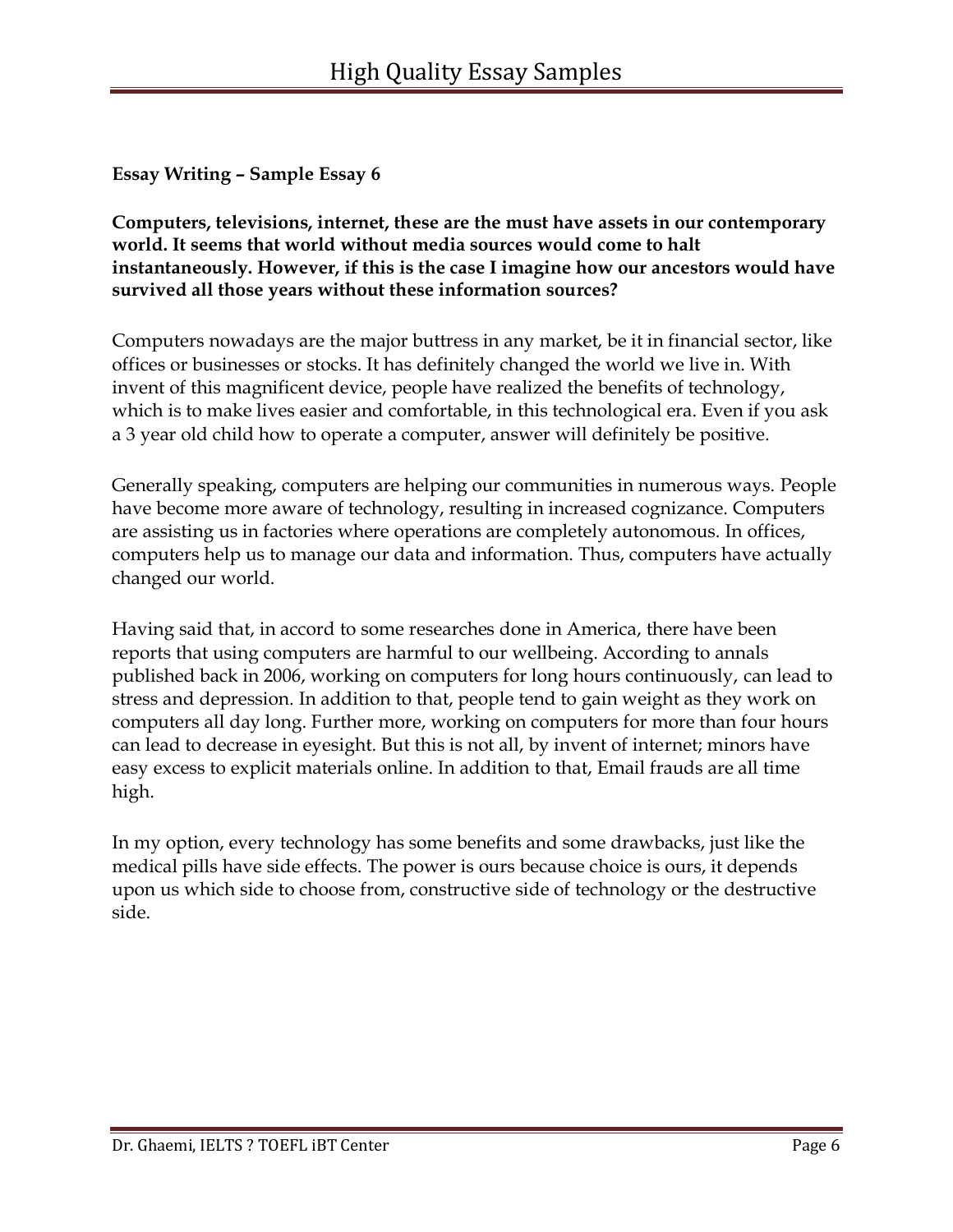## **All people glorify and enthusiastically talk about human virtues and morality yet few people actually live up to them. What is your opinion? Do you agree or disagree?**

Apropos to the above parable about conversation and following human virtues and ethics I would like to quote a proverb "Early to bed , early to rise makes a man healthy, wealthy and wise" which people say but don't follow. Do they really represent what we called human nature, undoubtedly they are?

The answer is disparaging, depreciating and moribund in true sense/pragmatic way. These garrulous, so called high profiled people, lack principles themselves. They can be considered as the quintessence of incorrigible liars .The examples of these people can be found everywhere, take for instance, out esteemed politicians , they know how to convince people at the time of voting, but after elections where are those promises, moralities and merits. Their talk is really egregious but do they really apply all to themselves. Another example can be had of those people who talk about banning fashion shows as its is not up to intrinsic worth, but in reality they are the one who watch these with full spread, question arises where is the morality then, only in words?

Exceptions are always there, no qualms in it but exceptions are rare. Stats indicate the out of 100 people approx 85 are not following what they are saying to others. So where is morality, only in lectures? This tradition simply indicates that we are camouflaging our weaknesses over our sins.

In the nutshell, we can say that if forgiveness is divine why people are giving capital punishment to others? People talk about human merits and principles but still they don't practice what they preach, isn't it disgusting. They live on the rules that, rules are for others not for themselves. In my opinion these people are disgrace/stigma to society.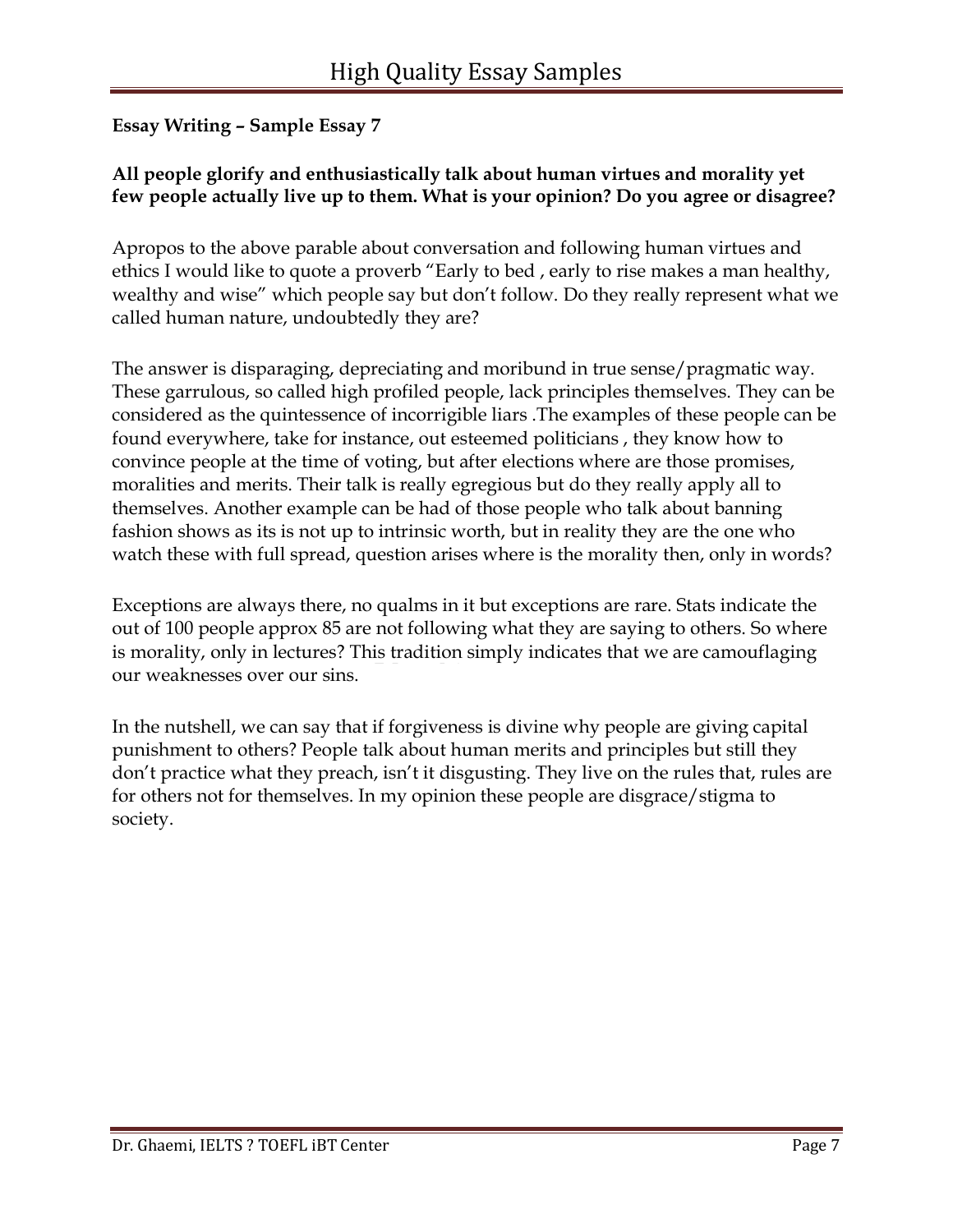#### **Should foreign languages be encouraged from kindergarten?**

Nothing concrete can be had without aspiration, inspiration, and perspiration. Language is a mode of communication by which we can express our ideas, emotions etc. on a piece of paper or otherwise. Apart from the native languages taught in school and allied institutions I strongly feel that the foreign languages should be encouraged from the kindergarten itself.

To illustrate my above mentioned viewpoint, I would like to quote some examples. As we often know that children's are the backbone for any developing nation. So if they are strong the nation will progress. If they know foreign languages they won't face any difficulty when ever they go abroad, and hence will understand their culture and technology well. Secondly, we often talk about global village of world, which is we consider the world as a global village bonded by one single theme, love, so encouraging foreign languages from the kindergarten itself will promote this theme as the students/professionals won't have any misconception regarding other language.

To support my viewpoint further, I would like to add that promoting foreign languages from the beginning will help student learn new things, they will develop themselves into well defined professionals and citizens. Even society will acknowledge them as urbane elites. This will bring an ingenious attitude in them. They won't be feeling guilty if they come to face such a situation called language barrier. Moreover this boosting of foreign language at the kindergarten stage will generate a feeling of oneness and may simulate foreign currency growth.

In the nutshell I can say that language (written , oral or symbolic) is the sole way to express yourself so encouraging foreign language will not bring additional burden to children or kindergartens but this will really help in proliferating their carrier and undoubtedly strengthen a nation's stronghold apart from generating feeling of oneness.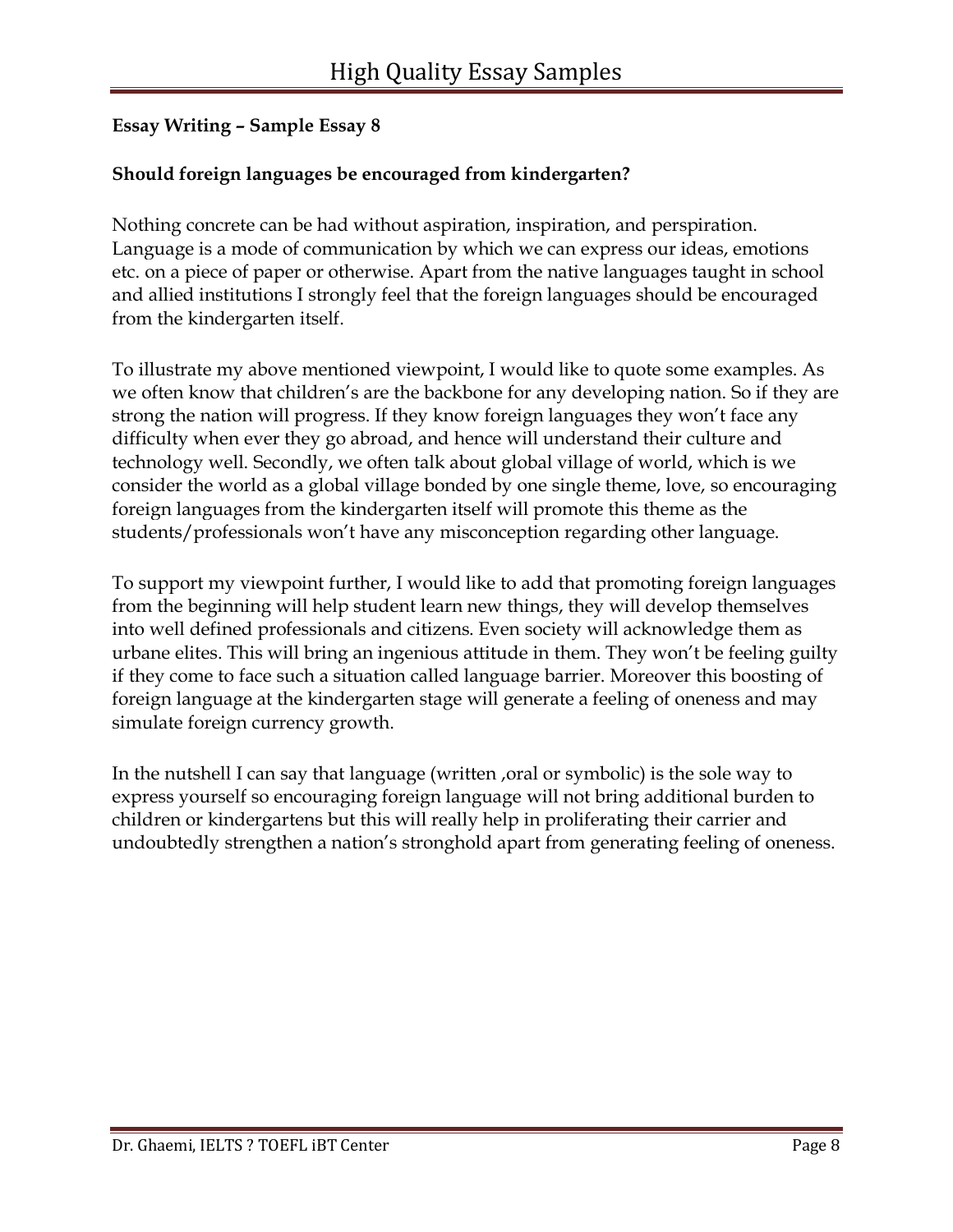#### **Smoking in public places should be banned, what is your viewpoint, do you agree or disagree.**

Ban on smoking in places is not only justified but also imperative. Many countries are realizing the dangers of passive smoking and are coming up with measures to curb the problems popping up with the passive smoking.

Medical science has fully supported the dangers of potential passive smoking. To illustrate my point I will like to cite the fact that most of the people die due to cigarette smoking which contains nicotine. Inveterate smokers pack up themselves with lung and oral cancer rather than from natural causes. Government is squandering astronomical sums for the treatment of pulmonary cancers and educating the populace from the dangers of smoking .The imposition of high taxes on nicotine based products has already been done to restrain this habit.

The debatable point is that to what extent these steps have been succeeded to dissuade the smokers. Cigarette smoking not only pollutes the air but also make non-smokers inhale the stale smoke imperiling their health too. Ingrained smokers are not destroying their own health but also of others. The main critical issue in this respect is that is anyone (child or adult) safe from passive smoking. The doom of asthmatics, pregnant women can we well imagined too.

Some smokers argue that banning smoking in public places is direct impingement of their human rights but this line is futile because right to smoking is not absolute, but right to life is. Many persons unintentionally take up smoking by watching others; thereby unleash the smoke in public places. This is what they call fashion.

Thus it is imperative to impose appropriate laws as it will not only prevent nonsmokers from falling victim to the dangers of passive smoking, but also directly benefit the diehard smokers who would then have no choice but to curtail their smoking habit.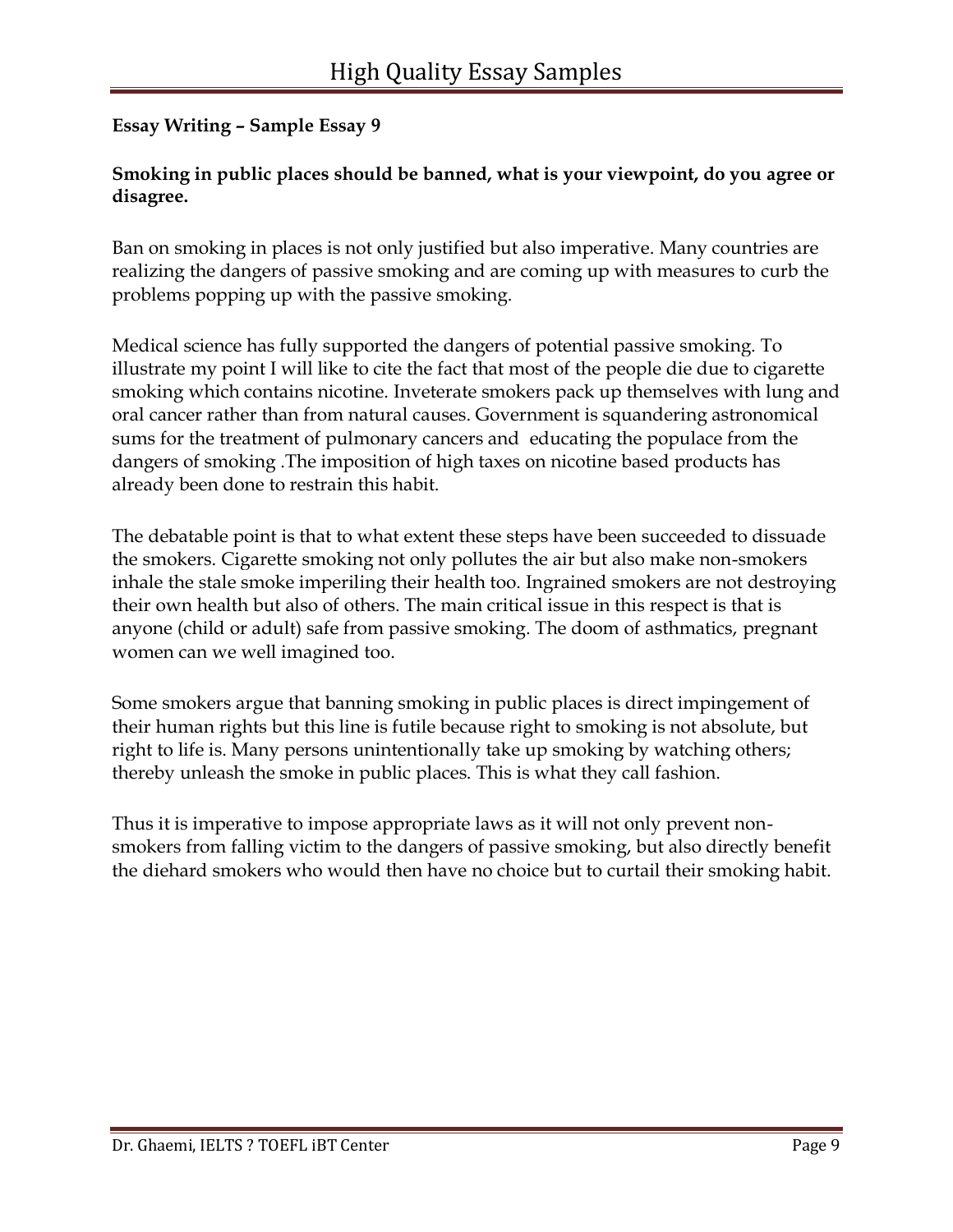#### **Societies that don't respect and honor their women can never make progress. To what extent do you agree or disagree on this statement.**

Behind every successful man there is a woman. In fact this statement can be generalized for a state, country or a nation also that a country can never make progress if it didn't respect their women counterparts.

The prologue of this statement can be attributed to simple questions: how will you distinguish between a civilized and uncivilized person or in fact a developed or an underdeveloped nation? Can one answer this question this by saying or referring to his economic status or his rank. Well, unfortunately it is no. The answer reclines in the reverence of their better halves. The society which commits atrocities on their weaker members is not only uncivilized but also underdeveloped as referred to developed and civilized.

The brutalities done on women by men are not their sign of strength by they are construed as the sign of their weakness which they are camouflaging. Is the valor of men lies in committing crimes on the weak hapless women? The question is still debatable.

So why cant the societies who don't respect the women progress, because the intelligence and wisdom of women is unique in every respect. By not acknowledging the efforts of women and depriving them of their rights means improper motherhood for future generations which hence weakens the society. Margaret Thatcher, Mother Teresa, Florence Nightingale, Indira Gandhi, etc. these names don't need any words to prove themselves, they were the torch bearers and had enlightened the lives of many. They represent the sublime face of self-service and sacrifice.

To conclude, I would like to say that women are the best gift ever gifted to man by the God. Dishonoring and demonizing the women folks will not only invite the wrath of God, but also disfigure him too. It is the women who give birth to man, so how can he think of disrespecting the same and progress simultaneously.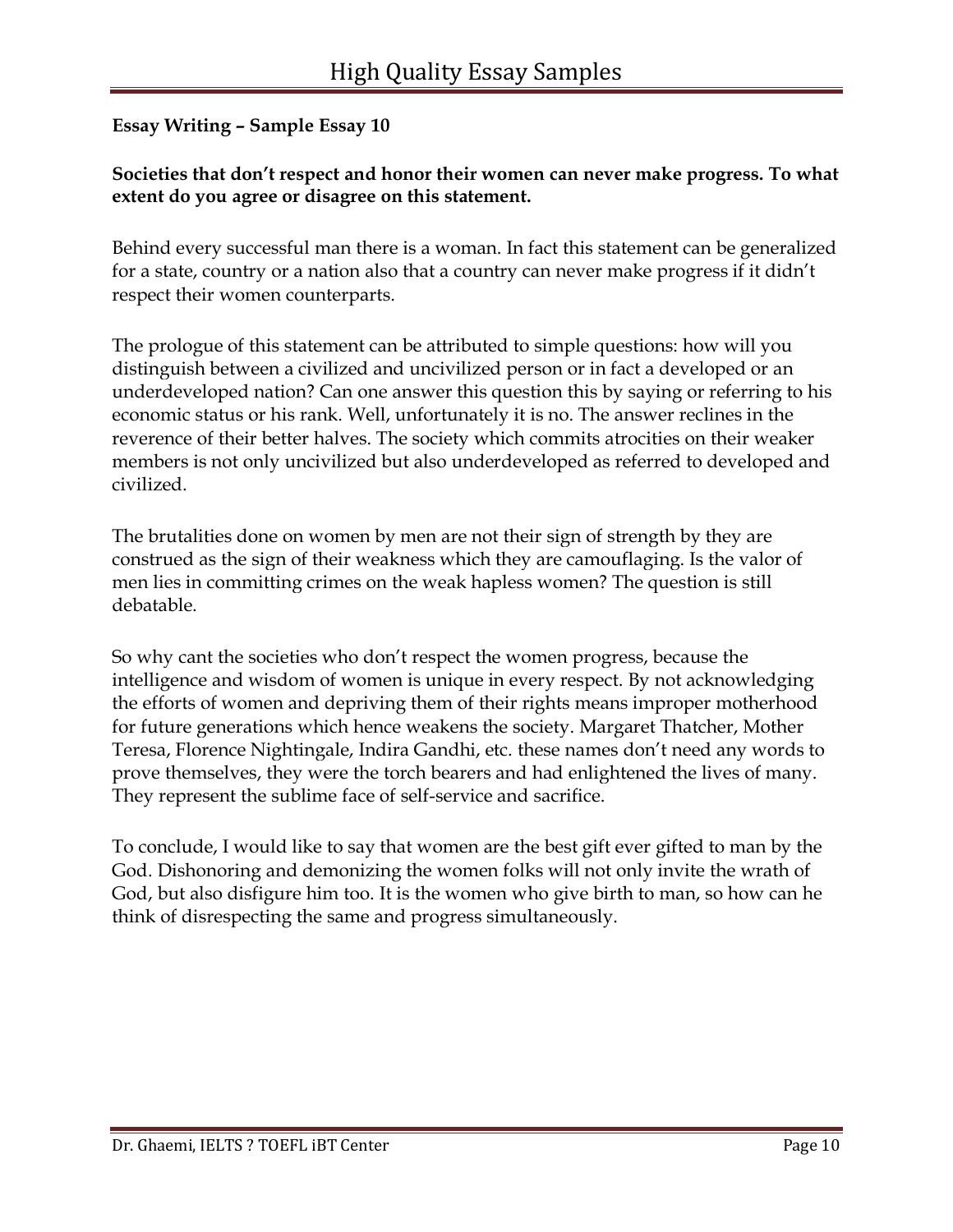**Today in this modern contemporary world, people are striving hard to earn their living and to have two square meals a day. In this so called high profiled technological growth, people are suffering from many problems and diseases. As the growth is proliferating so is the problem of maligning image. Today the juveniles are suffering from what is called eve-teasing.**

Eve teasing is scaling rapidly now-a-days. As per the dictionary meaning of eve-teasing it means commenting on someone in order to make fun, or abashing him or her. This problem has elevated now as compared to past. Question arises what is the main cause of eve- teasing? Is it that we want to show that we are superior to others? Or we just want to make fun of others. Well what ever may be the reasons; this is really a bad aspect of human life that we are treating others as inhumane.

The problem of eve teasing may be attributed to the bad education scenario, because it is what the education makes the human as humane. Today's education scenario is such like we have some hesitation in talking to people of other gender. We are not taught how to behave with the members of other gender. Another main factor which is contributing towards growing this menace is the fashion of today. Today fashion is such that we are in volubly compelled toward teasing. Last, but not least, as far as I am concerned I think is the cinema which is responsible for some part of eve teasing. Movies are not what they used to be, they are hampering the minds of people, affecting their mentality and growth. People are becoming stoical, not convivial. They are not of placating nature now.

In the nutshell we can say that eve teasing is a becoming a serious problem now as population or penury. People who undergo eve teasing may end up their life due to abashment. Government should behave like a martinet and should imprison or impose monetary implications on those who are responsible because everyone in this world has the right to live without trepidations and tensions.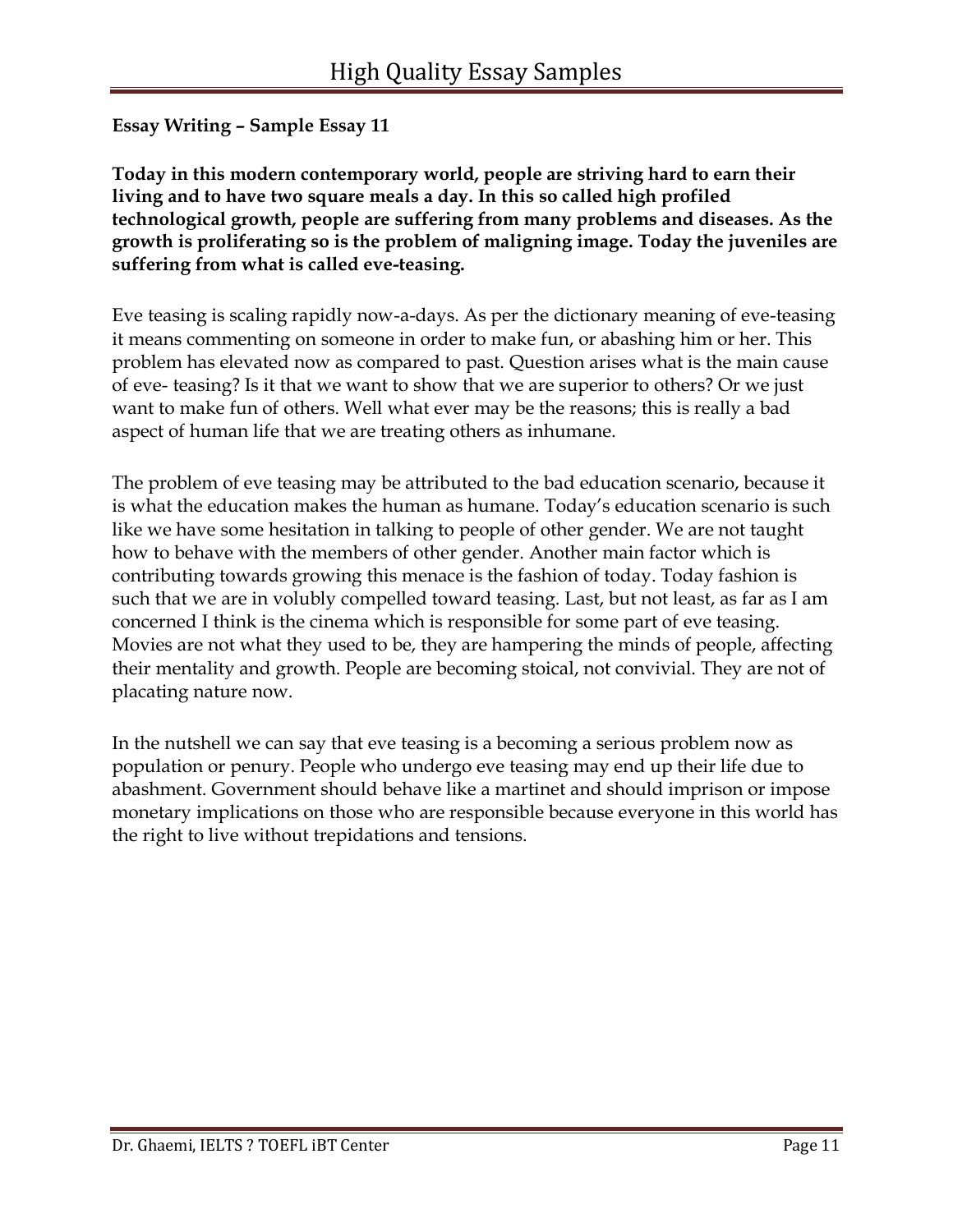## **The human mind tries to find complex solutions to the simple problems. To what extent do you agree or disagree**

Apropos to the above statement, I consider this as human nature. We are connotating westernization to such extent that we feel shame if we look 'simple', this may be attributed to what is called fashion.

Why we have tied ourselves into so many kinks? Aren't we have increased the complexities ourselves? In the retrospect it was not so. People were simple and their lifestyle matching to them so the problems were simple. The mind 'thought' accordingly.

Insight of this statement reveals the fact that we are 'addicted' to make mountain out of mole. The human nature is so complex that it makes complex solutions even to fairly easy problems. Even if there are no problems the mind tries to generate one and then visualizes it making it complex. An old saying that "empty vessels make much noise" is quite in this situation.

To exemplify I would like to give some examples. Suppose your food is not tasty, then mind will think why it is not tasty and then it starts pondering over it making it complex problem. Another instance can be had of overweight, overweight no doubt is problem, but still mind make it more complex and you switch to weight loss, dieting techniques and taking pills instead of 'simple' exercising.

Furthermore going on the same track, I would like to add the examples of 'looks' which are 'euphermal' but for looks people are going to cosmetic or plastic surgeons for getting their face lifted and for removing wrinkles. Question arises why they or (human mind in particular) don't understand the simple problem of ageing which is universal. Isn't it the complex solution to a fairly simple problem? Other examples may include weathering, insomnia etc which are natural phenomenon but mind tries to find complex solutions to even these natural and simple phenomenon's and 'problems'

In the nutshell, I can say that if you want to get rid of all the problems, count your blessing not your sins daily.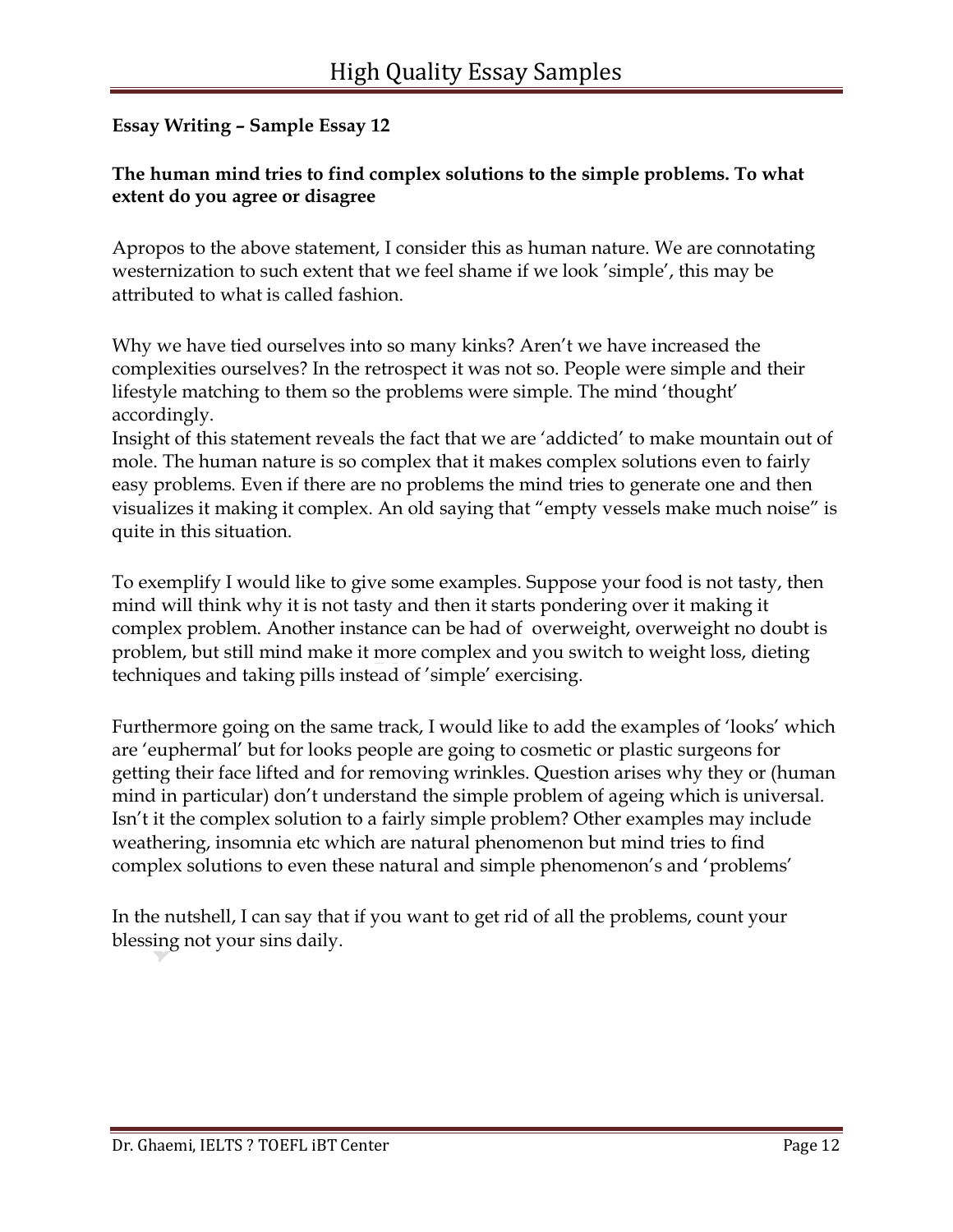In some countries, the number of shootings increase because many people have guns at home. To what extent do you agree or disagree? Give specific reasons and examples to support your answer.

Across the globe, many individuals own guns for self-defence and recreational purposes. Gun related mortalities in households – in particular – throw the ethics of such forms of private gun ownership into sharp relief. In this essay, I shall appeal to crime statistics to argue that a person is at a far greater risk being shot if there is a gun in a household.

Firstly, it is intuitively obvious that having a gun in a household endangers children and teenagers. This is because minors do not have the requisite knowledge or maturity to handle guns safely. For example, the US Department of Justice recently revealed statistics showing that 150 American children and teenagers die each year because of accidents relating to household guns. Therefore it is incontrovertible that household guns lead to additional shootings.

Secondly, household guns became especially dangerous when spouses have violent arguments. This is because male sexual rage, in particular, often results in deadly aggression. For example, The International Crime Bureau recently produced statistical evidence that – if there is a household gun – a man is twice as likely (if he discovers his wife having an affair) to kill her in a fit of jealous rage. Therefore, once again, household guns correlate positively with additional shootings.

In conclusion, there is undeniable evidence that having a gun in a house leads to further shootings. Given the strength of this evidence, in the future, more legislature needs to be put in place to limit private gun ownership.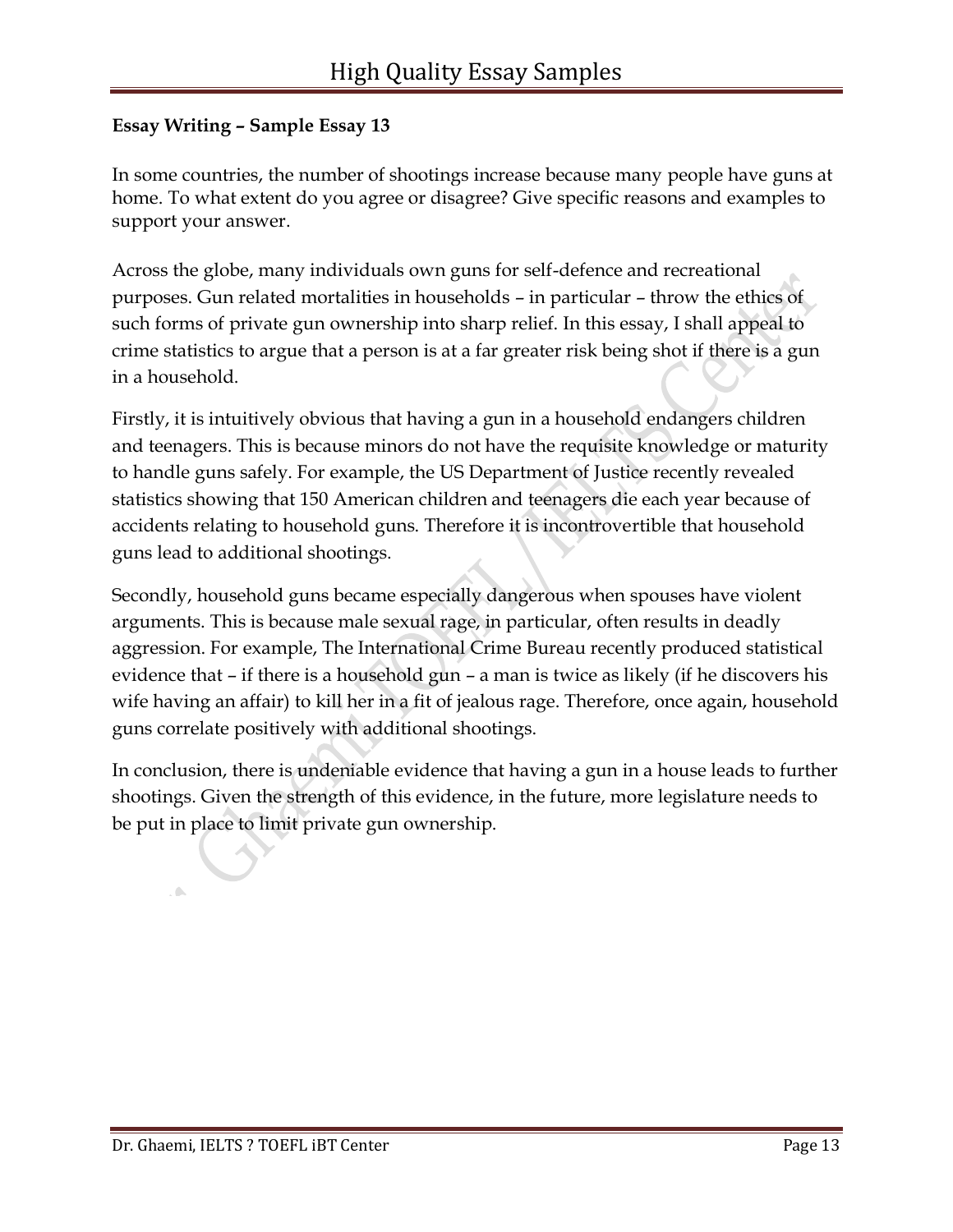It goes without saying that society always needs a skilled workforce to function. Employees of different professions contribute differently to the thriving of the community, and therefore I disagree with the statement that vocational courses should be given any more weight than before.

The fact that many people deem it more important to take tertiary education than a vocational training program has resulted in a shortage of qualified workers. It is universally accepted that knowledge and qualifications gained from university can help one to have a head start over other candidates when it comes to job hunting. In Vietnam, for instance, a majority of high school graduates are content to spend four to five years more studying at a university with the hope for a bright career ahead. This results in a lack of skilled manual workers such as plumbers and electricians in society.

However, if we encourage more people to become blue-collar workers, then there will be a shortage of while-collar workers who may otherwise create more wealth for society. For example, fewer engineers would mean lower productivity; a dearth of scientists may inhibit scientific discoveries which can provide us with a better life in the future. In contrast, those doing blue-collar jobs may face redundancy when too many applicants compete for the same position. An unbalanced workforce might, therefore, hold society back from development in the long term.

In conclusion, the workforce will adjust itself to cater for the need of the community, so there is no need to direct young people to follow a particular career path.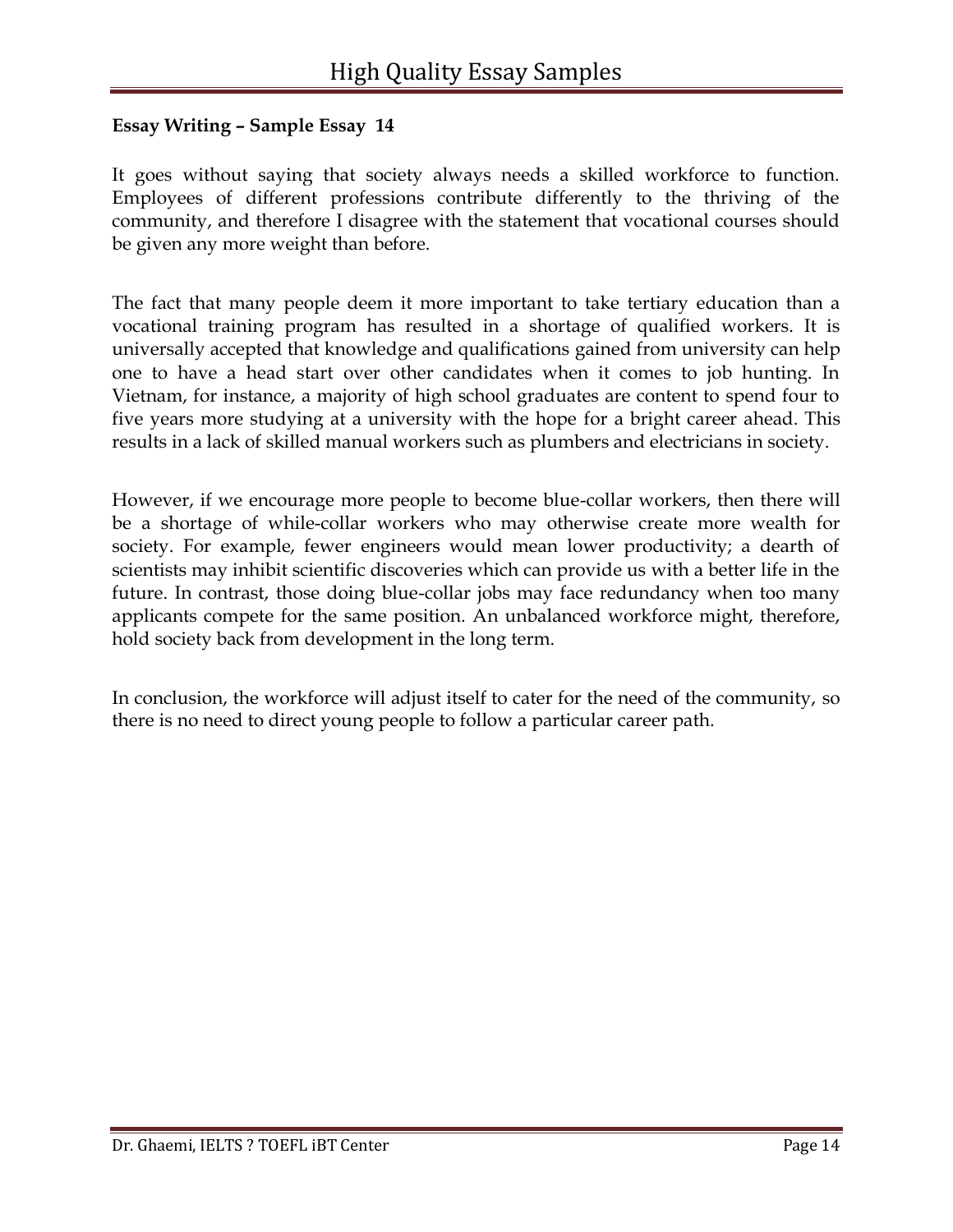Immigration has a significant impact on the contemporary society. Each year, more and more people from all over the world decide to leave their home countries and move to another place. This essay will examine the reasons and the consequences of immigration.

In my view, the main reason of immigration is a strong desire of better life quality and safe future. A lot of people from so-called Third World move to developed countries in search of better employment opportunities, and therefore, higher incomes. Moreover, living in a wealthy country implies living in a country with stable economy, so risks of losing their savings also lessen. For example, labour migration from Mexico to the USA is caused by these facts. Other reasons that force whole families to cross borders are wars and various cultural conflicts in their homeland. Many people migrate, seeking security and safe future for their children. For instance, most of the refugees who arrived in the European Union were escaping from wars.

However, sometimes immigration causes more problems than it solves, resulting in negative consequences for both immigrants and their countries of destination. First of all, most of the refugees can't find jobs because of the lack of language skills and difficulties in adaptation. That's why the countries have to run various refugee assistance programs to help those people. But disproportionate burden of maintaining the immigrants leads to tension in the society. Secondly, not all of the refugees receive proper asylum, food and medical care. So they are at risk even after crossing the border. Finally, even highly qualified specialists, who seek better employment, often don't get what they are looking for.

In conclusion, I think that people immigrate to have better life prospects. However, life after immigration may not always meet people's expectations. So it's very important to consider all the possible outcomes and decide whether leaving your homeland is worth it.

(315 words)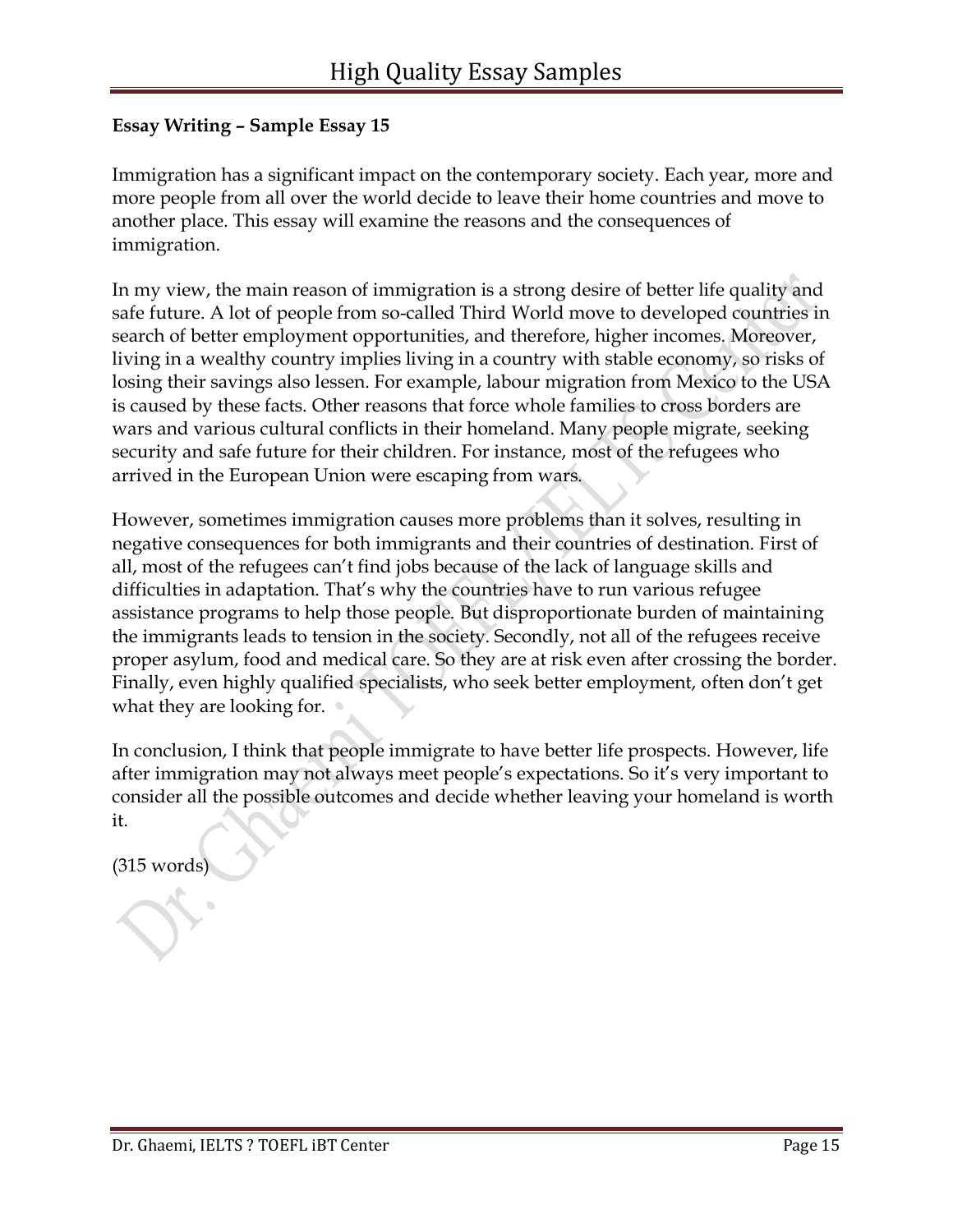As computers are being used more and more in education, there will be soon no role for teachers in the classroom.

There is no doubt that education and the learning process has changed since the introduction of computers: The search for information has become easier and amusing, and connectivity has expedited the data availability. Though experts systems have made computers more intelligent, they have not yet become a substitute of the human interaction in the learning process. In my opinion what can be expected is a change of the teachers' role, but not their disappearance from the classroom.

Nobody can argue that the acquisition of knowledge is more fun and easier with computers. The mere activity of touching and exploring this device constitutes an enjoyable task for a child. This, accompanied by the relaxing attitude and software interactivity, usually contributes to a better grasping of new knowledge. At a higher educational level the availability of digital books, simulators and other academic materials provide the student with an ever accessible source of information, that otherwise would not be at hand.

But, besides the increasing complexity and behavior of intelligent software, which is usually embedded in the academic digital material, the need for human interaction in the learning process will always be present, at least in the foreseeable future. There is the necessity for a human being to be able to determine what the specifics needs of each individual are. The expertise of a teacher in how to explain and adapt complex concepts to different individuals can hardly be mimicked by a computer, no matter how sophisticated its software is.

As computers are becoming a common tool for teaching, teachers should be more aware of their role as guides in the acquisition of knowledge rather than transmitters of facts. They have to be open minded to the changes that are taking places, keep updated and serve as problem solvers in the learning process, thus allowing students to discover the fact for themselves.

To summarize, in my personal view, teachers play and will continue to play an important role in the classroom, especially at the primary level. No matter how complex computers become, there will be no replacement for the human interaction, but in the way haw this interaction takes place.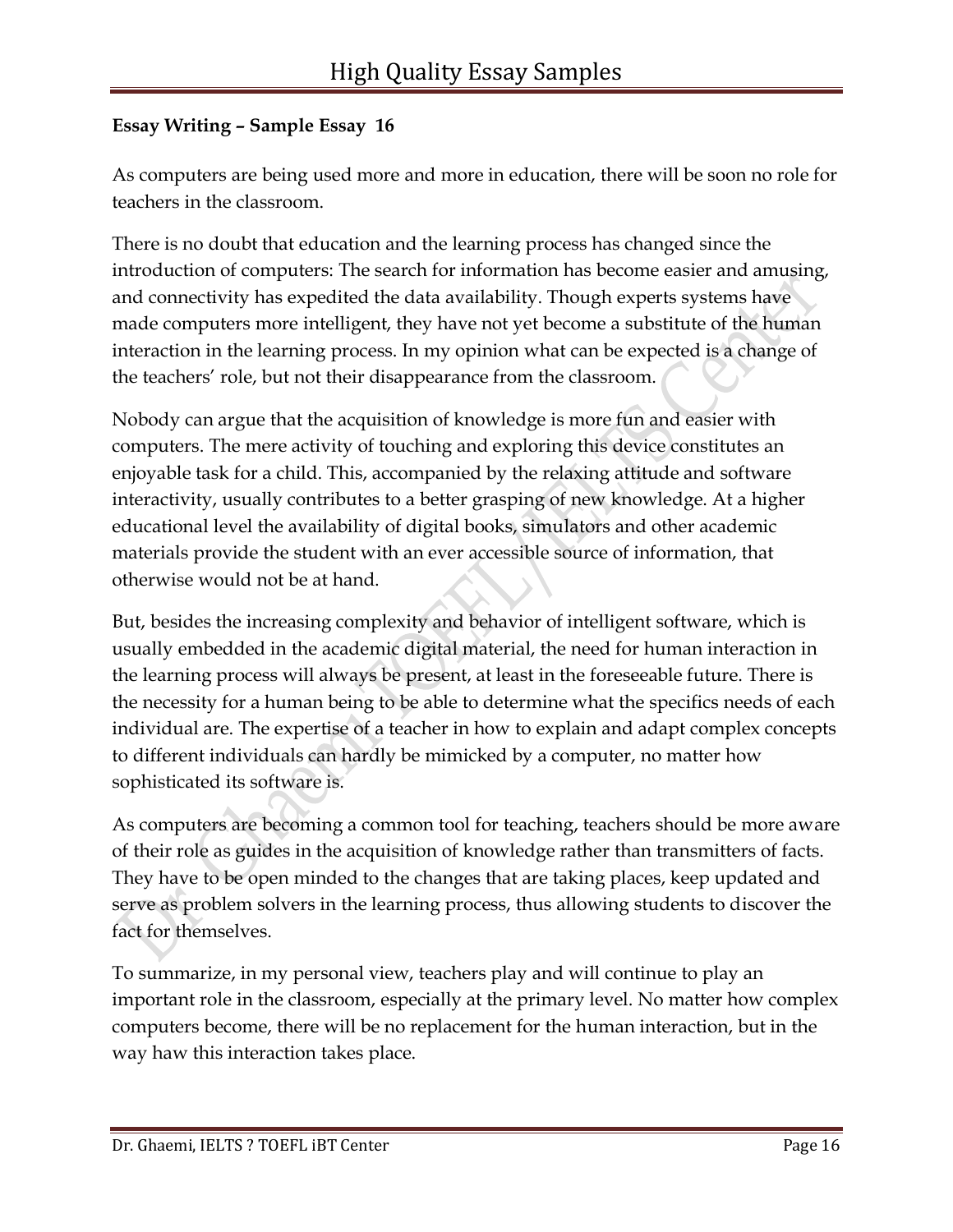$\odot$ 

Students who participate in international student exchange programs gain rich benefits. They return as more confident individuals with a wider perspective on life and international affairs. Needless to say many parents and teachers support these programs. In my opinion, international student exchange programs have more advantages than disadvantages.

Student exchange programs force students to leave their comfort zone and explore a foreign territory totally unknown to them. This helps them discover their hidden talents and leadership qualities. They also learn to adapt to unfamiliar surroundings and living conditions. As a result, they become bolder and more confident.

In countries like India, children are overly dependent on their parents. In fact, it is not uncommon for Indian parents to take decisions on their children's behalf even after they turn adults. When these teens participate in exchange programs they learn to live on their own.

Also, when students get to study in another country and mingle with students of another culture, their perspective on life broadens. They learn to tolerate differences. They also understand that the world is big enough to accommodate people of all faiths, customs and religions. This makes them better individuals.

Cultural exchange is another benefit. When students live abroad as part of an exchange program, they learn to appreciate another culture. They also bring their culture with them. This allows their hosts to become familiar with their culture.

Student exchange programs also improve the career prospects of the participants. Because of their broader perspective and their exposure to international communities, they are sought after by companies that operate in different parts of the world.

To conclude, there are several benefits to participating in international student exchange programs. These programs boost the confidence levels of the participants and make them more tolerant.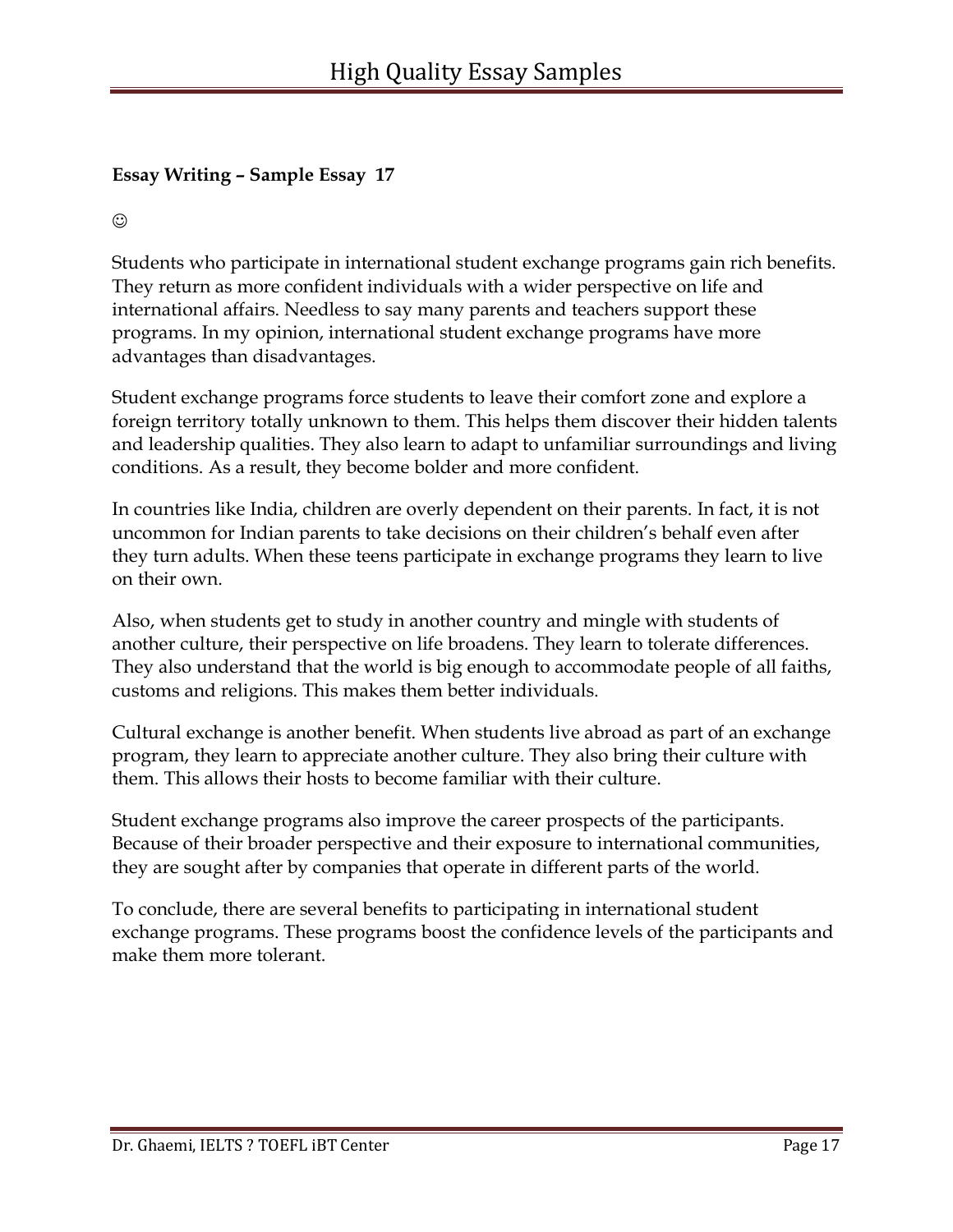Smoking is injurious to health. It can even cause deadly diseases like cancer. Many countries have already banned smoking in public places. In my opinion, others too should follow suit and ban it.

There are several benefits to banning smoking in public places. Smoking ban will definitely improve the quality of air we breathe. Cigarette contains nicotine which is a cancerous substance. In addition to cancer, smoking causes several other health problems. In fact, statistics have shown tremendous rise in the occurrence of mouth cancer among people who smoke regularly. Some studies have also shown that people who smoke more than 3 cigarettes a day have increased chances of developing cancer. Smoking may also cause other problems like heart attack and respiratory illnesses.

The biggest problem with smoking is that in order to suffer from its ill effects, you don't necessarily have to be a smoker. Passive smoking also kills. It is particularly harmful for young children and pregnant women. If people are allowed to smoke in crowded public places like railway stations or bus stands, its harmful effects will have to be borne by all people standing next to the smoker. Banning smoking in public places is the only way to solve this problem.

Pollution is one of the biggest problems that we face today. Smoking not only aggravates this problem but it also causes the depletion of the ozone layer which protects us from sun's harmful ultraviolet rays. It is evident that smoking plays a significant role in damaging our health and our environment.

In conclusion, I personally believe that all governments should ban smoking in public places. This might cause some inconvenience to chain smokers, but ultimately this ban will benefit them as well.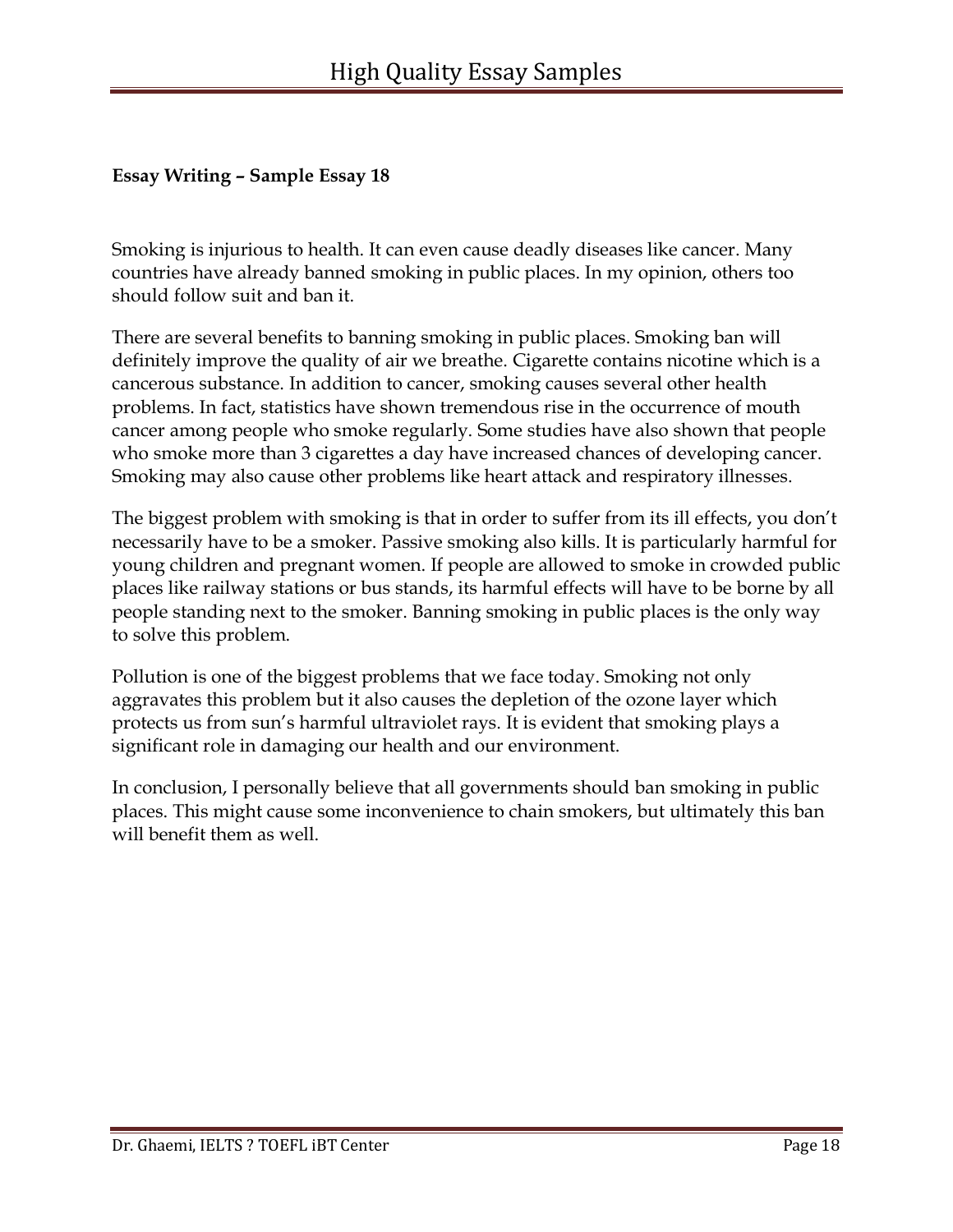### $\odot$

There is no denying the fact that subjects like mathematics and philosophy are difficult for many students. This, however, does not mean that they should be made optional. Children need to master at least the basic concepts of these subjects to be able to get on with their lives.

Not all students want to be engineers or bank managers. They don't have to be either but they should still be able to do addition and subtraction. They should understand the concepts of multiplication and division. If they lack these skills, they will find it difficult to manage their everyday life.

Mathematics plays a very important role in our life. Children will not remain children for life. The will become adults a few years down the lane and then they have to manage their finances. Students who didn't study mathematics at school will not be able to take care of their finances. The fact that they don't have even basic math skills will also affect their employability. No employer will hire someone who can't even solve simple sums.

The same is true in the case of philosophy as well. It is not a subject that many students can digest. However, it offers a better perspective on life and helps us to cope with the ups and downs of life.

The existing education system allows students to choose subjects of their preference when they start university education. In my opinion, children should be taught all subjects at the school level. They can choose subjects of their preference when they go for higher education.

To conclude, I strongly disagree with the view that subjects like mathematics and philosophy should be made optional because such a decision will do students more harm than good.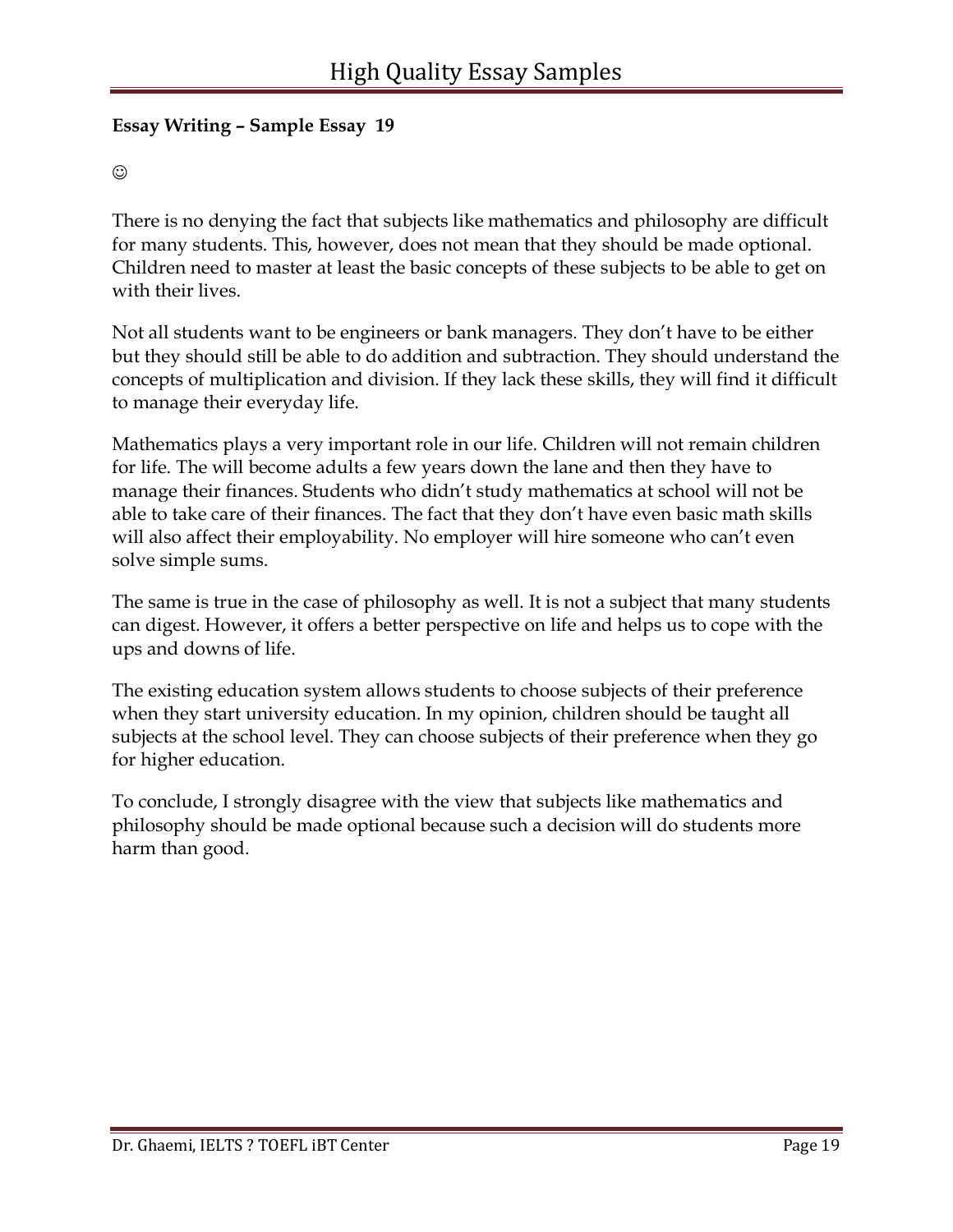In most cases the interview is the last hurdle that an applicant has to clear before landing a job. Interviews probably aren't a foolproof method of selecting candidates; however, I can't suggest any better alternatives.

An employer can't fully assess a candidate's capabilities, personality or character during an interview. Several personality development centers now prepare candidates for interviews. They are taught how to answer questions that are frequently asked during interviews. Sometimes a candidate who possesses better qualifications may fail to get the job because of his poor performance in the interview.

However, I don't think that interviews should be done away with. Employers all over the world use this selection process to find the best candidates. This is a clear indication that interviews are an efficient method of selecting good candidates.

In my opinion, interviews should not be the only criterion for selecting candidates. They should be used in conjunction with written examinations during which a candidate's proficiency in various subjects can be assessed. In addition, candidates should be asked to participate in debates or group discussions. Their real personality and leadership skills will come to the fore during these events.

To conclude, the interview is not a flawed recruitment process. It isn't perfect but it certainly has more merits than demerits. In fact, when interviews are used in conjunction with other personality tests, they will definitely help businesses find the best candidates. Organisations should also consider hiring fresh graduates on a probationary basis. Those who deliver excellent performance during the probationary period should be hired to fill permanent positions.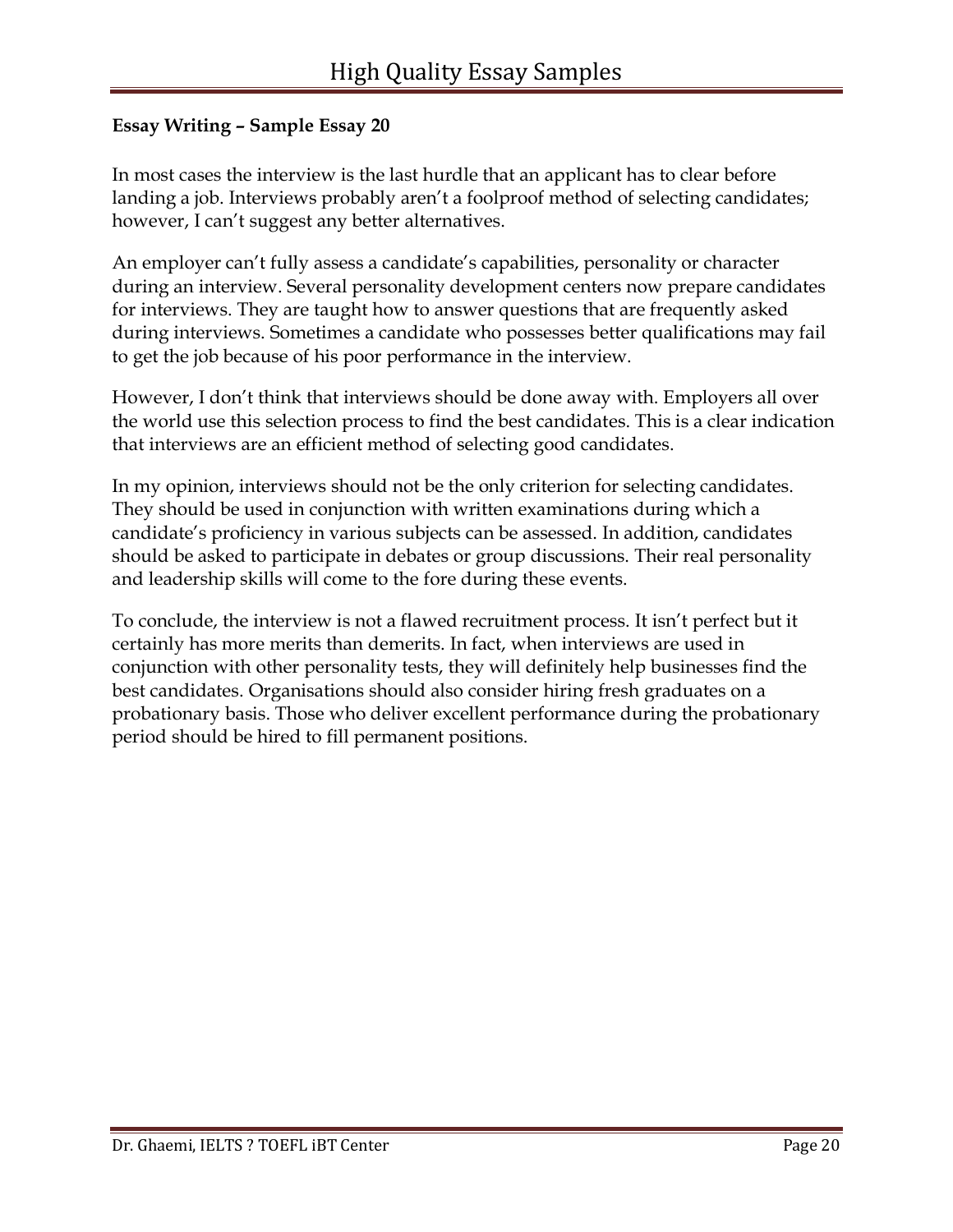#### $\odot$

Celebrities live under constant media surveillance. Every aspect of their life makes headlines. Some of them certainly enjoy the attention they get; others have problems with it.

Celebrities thrive on the media attention they get. That is exactly what makes them celebrities. No one complains when they are making news for all the right reasons. Even celebrities who guard their personal lives have no problems when the media praises them for their immaculate sense of dressing or their flamboyant lifestyle. They themselves post personal photos on their social profiles. But when the same media lambast them for wearing the wrong outfit or dating the wrong person, they get upset. They get upset when the media publishes their unflattering images.

Just like any other person, celebrities also have a right to privacy. But when you decide to be a celebrity, you are actually agreeing to live under constant media scrutiny and public attention.

There are several benefits to being a celebrity. Celebrities enjoy good popularity. This popularity helps them endorse products and make truckloads of money. They are icons to millions of people. Naturally people want to know about their personal lives and the media satisfy that hunger. This often results in the intrusion of privacy.

To conclude, constant media scrutiny is a byproduct of stardom. A person who enjoys the benefits of being a celebrity must be willing to take the negative aspects as well. In my opinion, celebrities should take this sportingly. By choosing to become a celebrity they themselves have agreed to be in the limelight. So, they should take any intrusion into their personal life as part of their fame.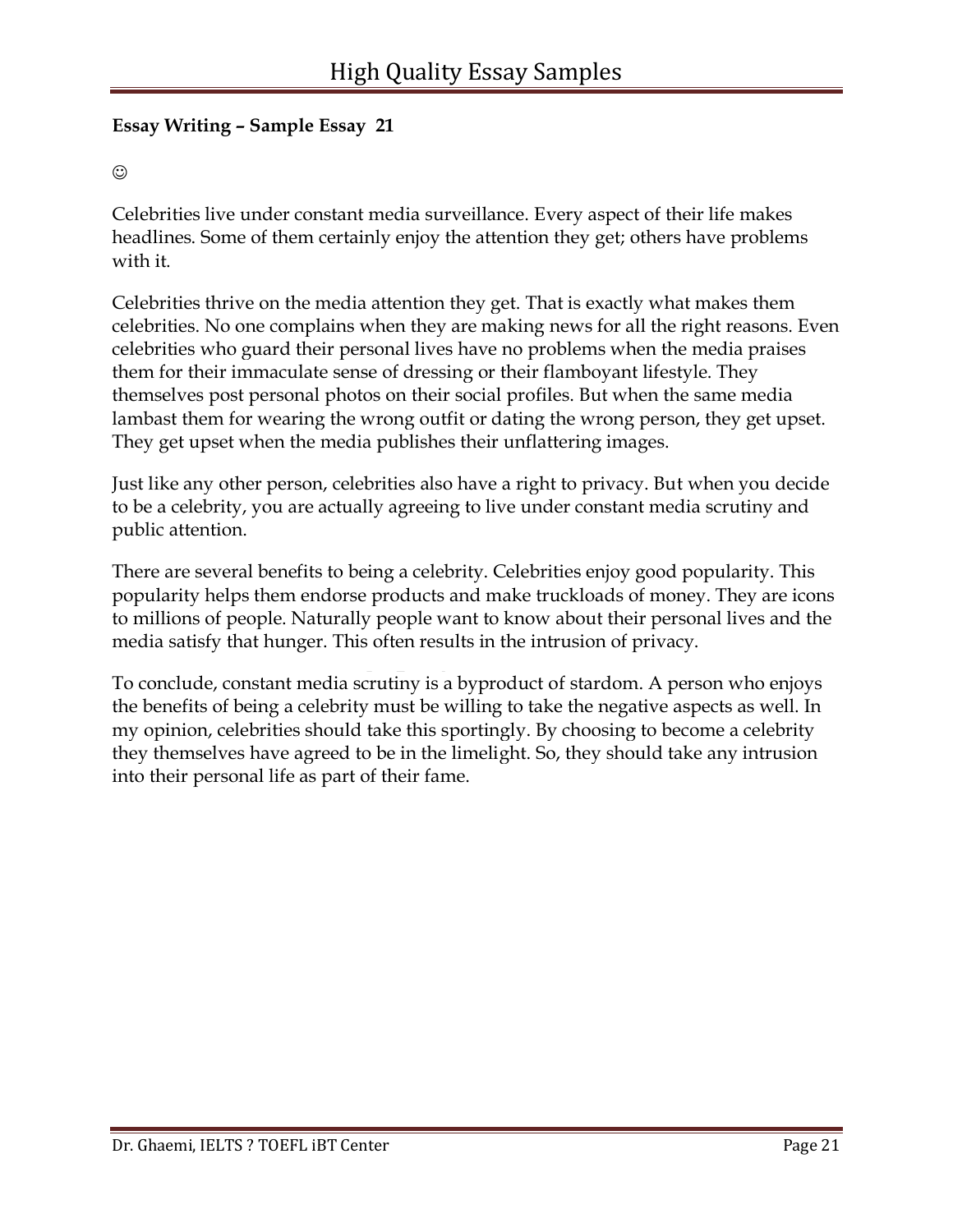#### $\odot$

Being a well-known personality has both positive and negative aspects. However, in my opinion, the benefits of being a celebrity outweigh the negatives. In this essay, I will support my stand by showing how fame elevates a person's social standing and helps them feel good about themselves and the work they do.

One of the advantages of being a celebrity is that fame almost always brings riches. Celebrities are popular. This popularity makes them great brand ambassadors. Companies hire them to endorse their products because products promoted by celebrities tend to sell well. Since celebrities are rich they can buy just about anything they want without having to worry about the cost. Their popularity and their purchasing power make them feel satisfied with the work they do and help boost their morale.

Celebrities enjoy huge fan-following. Their fans regard them as role models and look up to them and follow their actions religiously. They do this with the hope of reaching the same level as their role models. Sports personalities like Roger Federer and Lionel Messi have numerous fans all over the world. Millions of children aspire to become champions like them. Thus it is evident how fame elevates a person's social standing.

On the flip side, at times famous people can become victims of privacy invasion by their fans; such incidents, however, do not affect all of them. Some celebrities guard their privacy. Others don't mind living in the limelight all the time. They enjoy the adulation they get.

To conclude, there are several benefits to being a celebrity. After analysing how fame makes a person rich and a role model for many, it is not hard to see that being a celebrity is an advantage, not a disadvantage.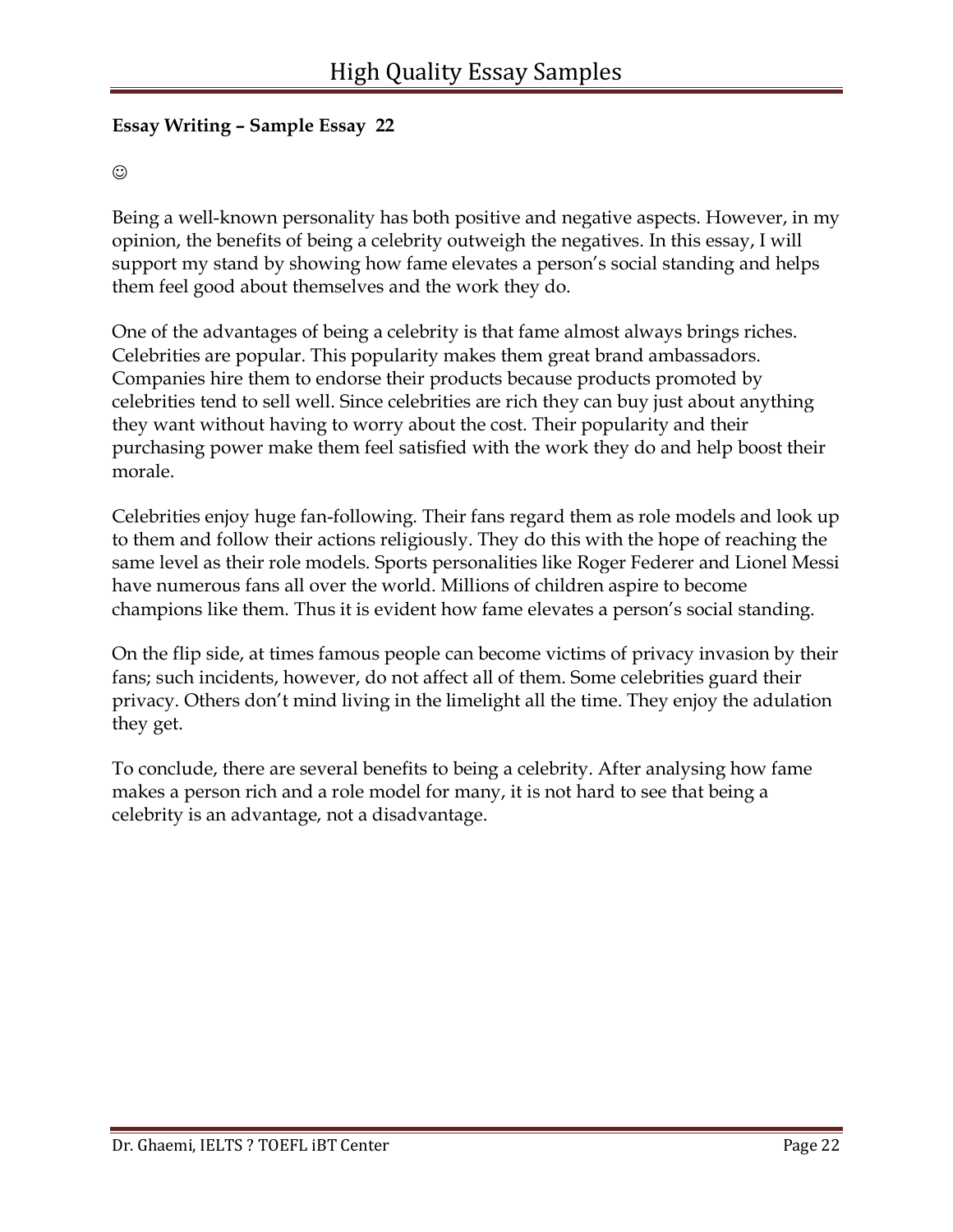You should spend about 40 minutes on this task. Write about the following topic

Fresh water has always been a limited resource in some parts of the world. Today, however, growing worldwide demand has made this a global problem.

What are the causes of the increased demand and what measure could governments and individuals take to respond to this problem?

Write at least 250 words.

Model Answer:

Since time immemorial, in certain drier parts of the world, fresh water has always been a scarce natural resource. However, in the present time, due to various reasons, scarcity of fresh water has become a global issue. This essay will illustrate some factors contributing to this problem and will also elicit certain steps that can help the national authorities and individuals in controlling this growing demand for natural salt free water.

Firstly, population explosion is the factor of utmost importance, which has lead to the global surge in potable water requirement. Secondly, increased pollution of natural fresh water reserves due to urbanisation and industrialization has compounded this demand. Furthermore, in modern times, the growing use of salt free water for activities like recreational swimming, have also catalysed the surge in global water demand.

National authorities, on the other hand, can control this surge by implementing public education schemes regarding controlled water usage. Strict national legislations for preventing natural fresh water reserve pollution are also required. Moreover, government should also enact infrastructures for purification of seawater into saline free water, which will help in meeting the growing requirement of fresh water.

Similarly, public can also contribute towards this noble cause by conserving water and also by limiting their daily household water usage. They should refrain themselves from performing activities that will pollute natural fresh water reserves.

Thus even though, the scarcity of fresh water is a growing global problem, there are various means and methods available, by which both the government and individuals can prevent this from worsening.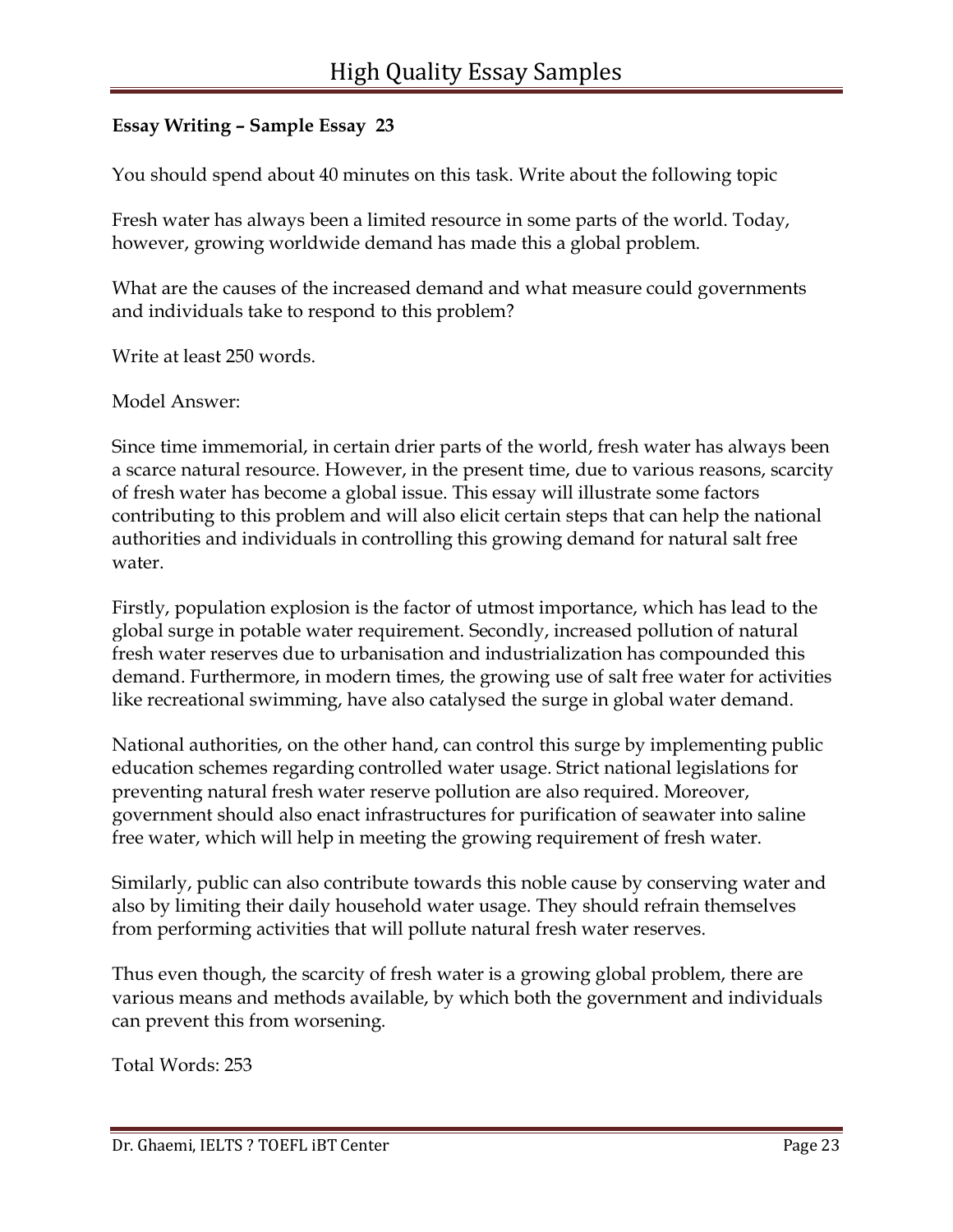You should spend about 40 minutes on this task. Write about the following topic

In some countries young people are encouraged to work or travel for a year between finishing high school and starting university studies.

Discuss the advantages and disadvantages for young people who decide to do this.

In certain countries, it is preferred that students should take a year off from studies after completing high school, prior to joining universities and during this period they are encouraged to work or to travel. Even though this seems to be a noble concept, it has its own merits and demerits and some of these will be illustrated in this essay.

Firstly, a year off, after completing years of continuous school education is a welcome break for students and is well deserved too. This period also serves as well earned family time for those pupils who grew up within the closed boundaries of boarding schools. Secondly, this period provides ample opportunities to young people, to experience the realities of the modern world. Those students who prefer a break, can experiment with various forms of employment and thereby decide their career goals and directions depending upon their experiences. The holidaymakers, on the other hand can familiarise with the customs and cultures of various countries, which in turn will widen their outlook and will also promote cultural tolerance. Thus, in a wider perspective, such breaks help the young minds in preparing for the much demanding university life.

In contrast, certain disadvantages are definitely associated with this concept and are worth mentioning. Firstly, scholars are of the opinion that, such breaks from studies, during the learning phase of life, affects further education. According to them, such activities should not be encouraged as there are higher chances that the young minds might loose interest in learning or may get demotivated due to various reasons and might ultimately refrain from pursuing university education. Secondly, the employed youth, due to a sudden increase in their purchasing power, might also get attracted to various social evils like drugs, gambling and alcoholism.

Thus to sum up, it will be wise to comment that such policies even though are noble practices, should not be made mandatory in a national scale, as these activities are also associated with considerable negative outcome.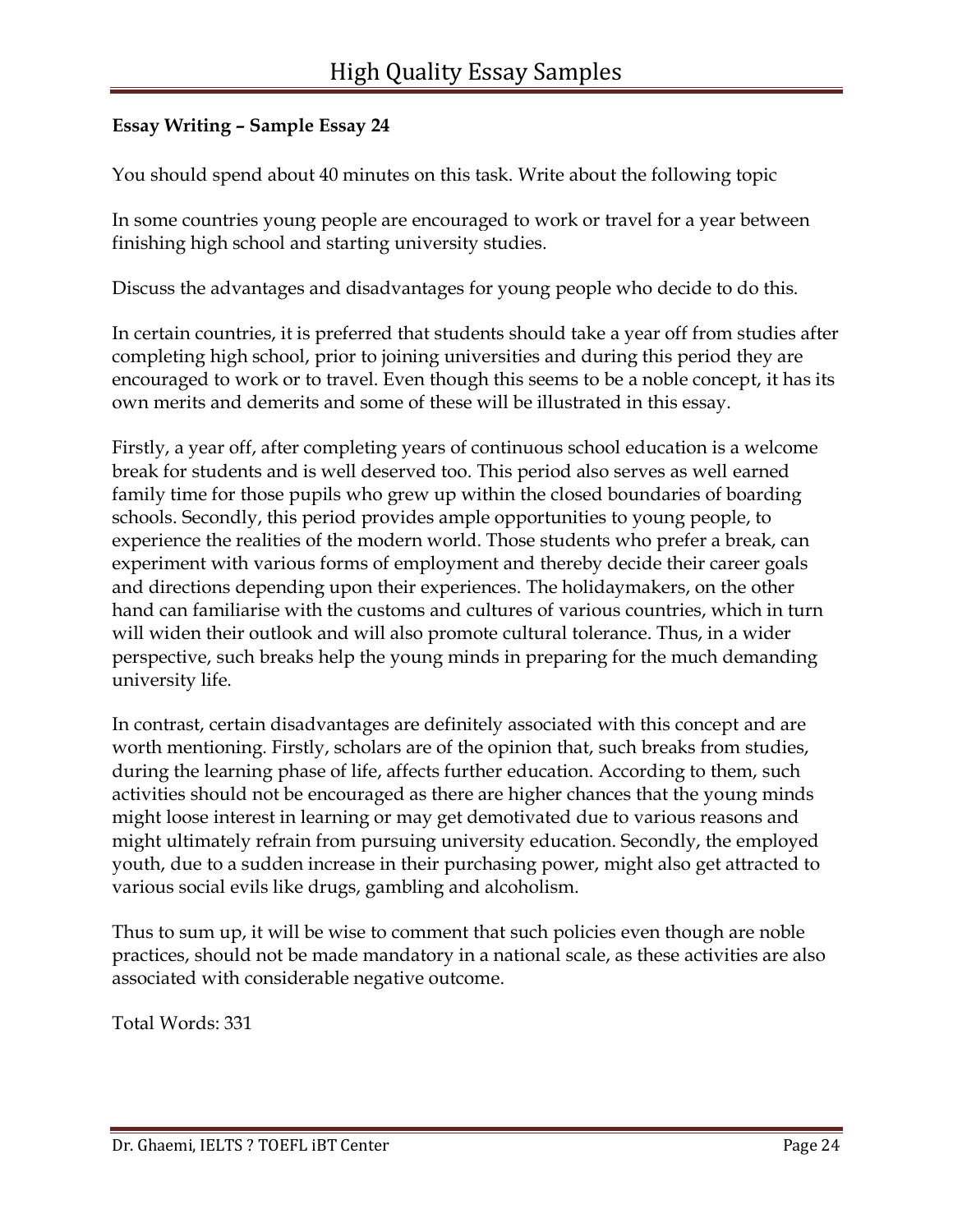International tourism has brought enormous benefit to many places. At the same time, there is concern about its impact on local inhabitants and the environment.

Do the disadvantages of international tourism outweigh the advantages?

Model Answer:

Travel industry has experienced a major boom in the later part of the 20th century and has been a boon in disguise, which has helped some weaker nations to uplift their failing economies. While questions have been raised regarding the negative impacts that accompany the growth in the travel sector, these definitely do not outweigh the associated benefits.

The economic boost that accompanies a successful travel industry is quite well recognised and Thailand is the best example. The entire Thai economy revolves around tourism and the country had been able to uplift its socio economic status through its flourishing hospitality sector. Egypt is another nation that is heavily dependent on its hospitality sector. The growth in the number of incoming tourists leads to innumerable prospects in terms of local entrepreneurship & employment generation. This is also associated with international investments and infrastructure development. The national authorities, in order to ensure safety of the international visitors provide better law and order enforcement, improved transportation and healthcare facilities, which in turn benefit the local population.

On the other hand, the rising influx of holidaymakers is associated with increased incidences of crimes, prostitution and antisocial activities like drugs, human trafficking and gambling, which affect the values of the indigenous society. The local population are also affected by the growth in property value indices. Environmentalists are also concerned regarding environmental remodelling, that is associated with increased tourist activities in natural reserves. In this context, it is worth mentioning that, by enforcing stern law and order and implementing strict legislations, governments can control most of these negative impacts of tourism.

Henceforth, it can be confidently conveyed that, even though the growth in travel industry has accompanying negative social impacts, these do not outweigh the contributions made by this sector towards social development.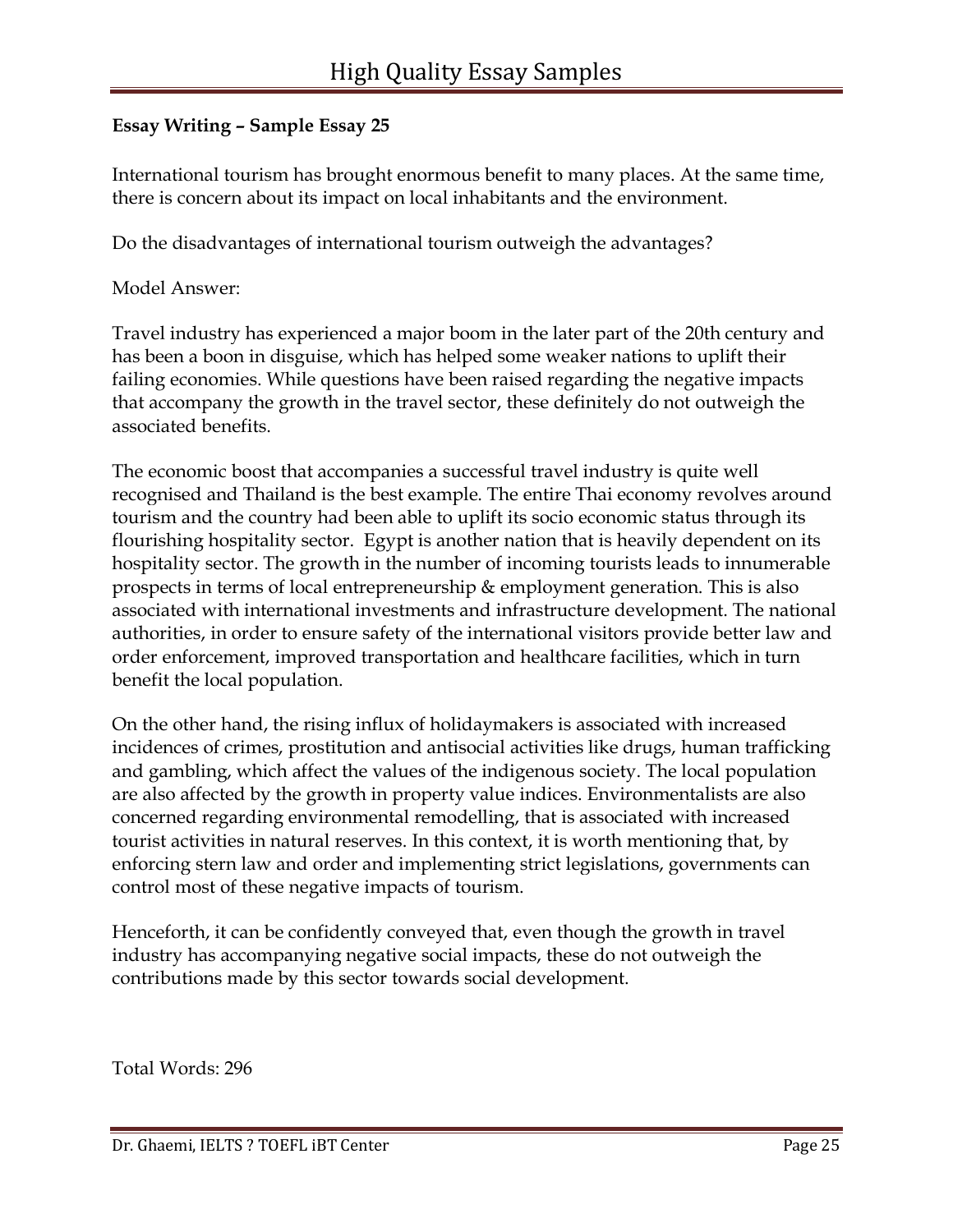Some people believe the aim of university education is to help graduates get better jobs. Others believe there are much wider benefits of university education for both individuals and society.

Discuss both views and give your opinion.

According to a section of society, the primary goal of tertiary education is to enable individuals secure coveted jobs. However others strongly believe that goal of higher education is to achieve greater good; both for individuals and society. I strongly believe that purpose of university education is far beyond job prospects and in the course of the essay I will discuss both the viewpoints.

There are specific reasons why people believe that tertiary education is the gateway to a lucrative job. Firstly market researches in the United States and other developed countries have shown that post graduates are able to command a considerable higher salary at workplace when compared to graduates or simple high school diploma holders. Moreover, the professional world of certain white collared, highly respected professions, like those of physicians, engineers, scientists can only be pursued, after graduating from the respective university courses. Furthermore, in certain fields like management, the credibility of various universities are judged by their ability to generate glittering well-paid employment offers for their fresh graduates, during their campus placements. Hence university education is definitely perceived as a means of better employability.

In this context it is worth mentioning that, apart from generating lucrative jobs for students, universities also benefit the nation by creating educated societies, containing an immense pool of forward thinking individuals, who can contribute towards social development by their respective expertise. Individuals graduating from universities also additionally benefit from the multicultural environments that promote intercultural tolerance and brotherhood. The process of tertiary education also promotes teamwork and collective development amongst individuals. Over and above, numerous long lasting friendships, business partnerships and courtships also bloom from the university campus life.

Finally, to sum up, it can be confidently stated that apart from generating respectable employment, there are numerous associated positive aspects of university education, which are of great social and individual significance.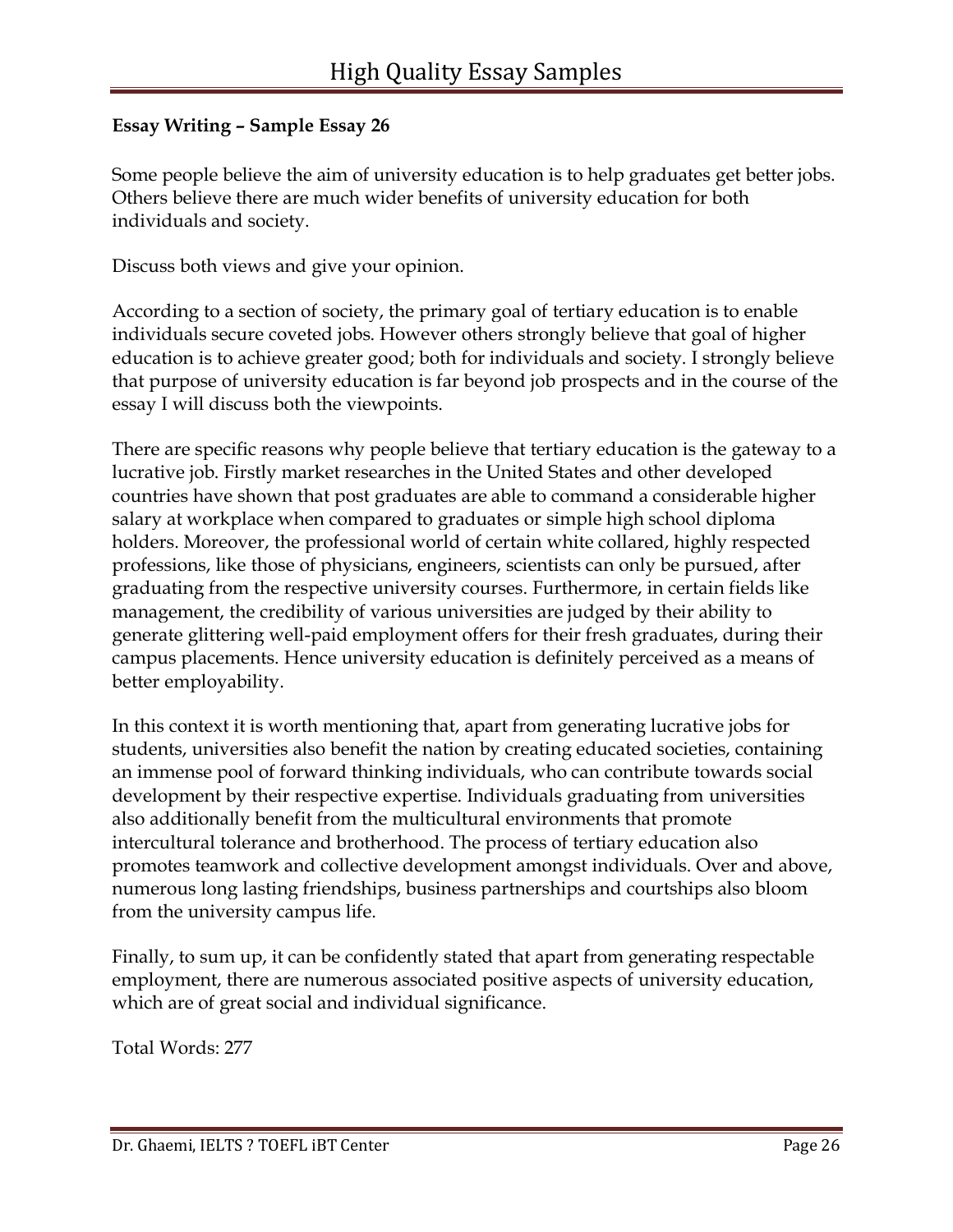The most important thing about a job is how much money you earn in that job.

Do you agree or disagree?

Model Answer:

A vast majority of our adult life is spent working; hence it is important that we have an appropriate job that fulfils our aspirations. While financial remuneration is an important factor that attracts individuals towards a specific work, I disagree that it is the most significant factor that makes a job ideal.

Firstly, the importance of financial security cannot be undermined in the modern materialistic world. Since a vast majority of people earn their livelihood from their workplace, it will be difficult for individuals with single source of income, to make their ends meet, from underpaying jobs. Thus underpaid employees, because of their financial burdens, may not be able to offer dedication and commitment at workplace, which in turn results in under-performance. Secondly, the educated refrain from being employed in underpaying jobs, as these are less attractive. Hence the remuneration associated, is an important factor that determines the value of a particular job.

On the other hand, to glorify higher earning as the sole determiner of an ideal job is incorrect. This is because various other factors like work and life balance; working place culture and adequate recognition contribute towards satisfaction and contentment in work. Thus an astronomically higher paying job with a demanding employer, with poor social life in a tedious work place environment will lead to higher job dissatisfaction, which in turn will also promote higher attrition.

Henceforth, it can be stated that apart from financial remuneration, which is a major determiner of a good occupation, job satisfaction is also an equally important associated factor that determines the value of a specific job.